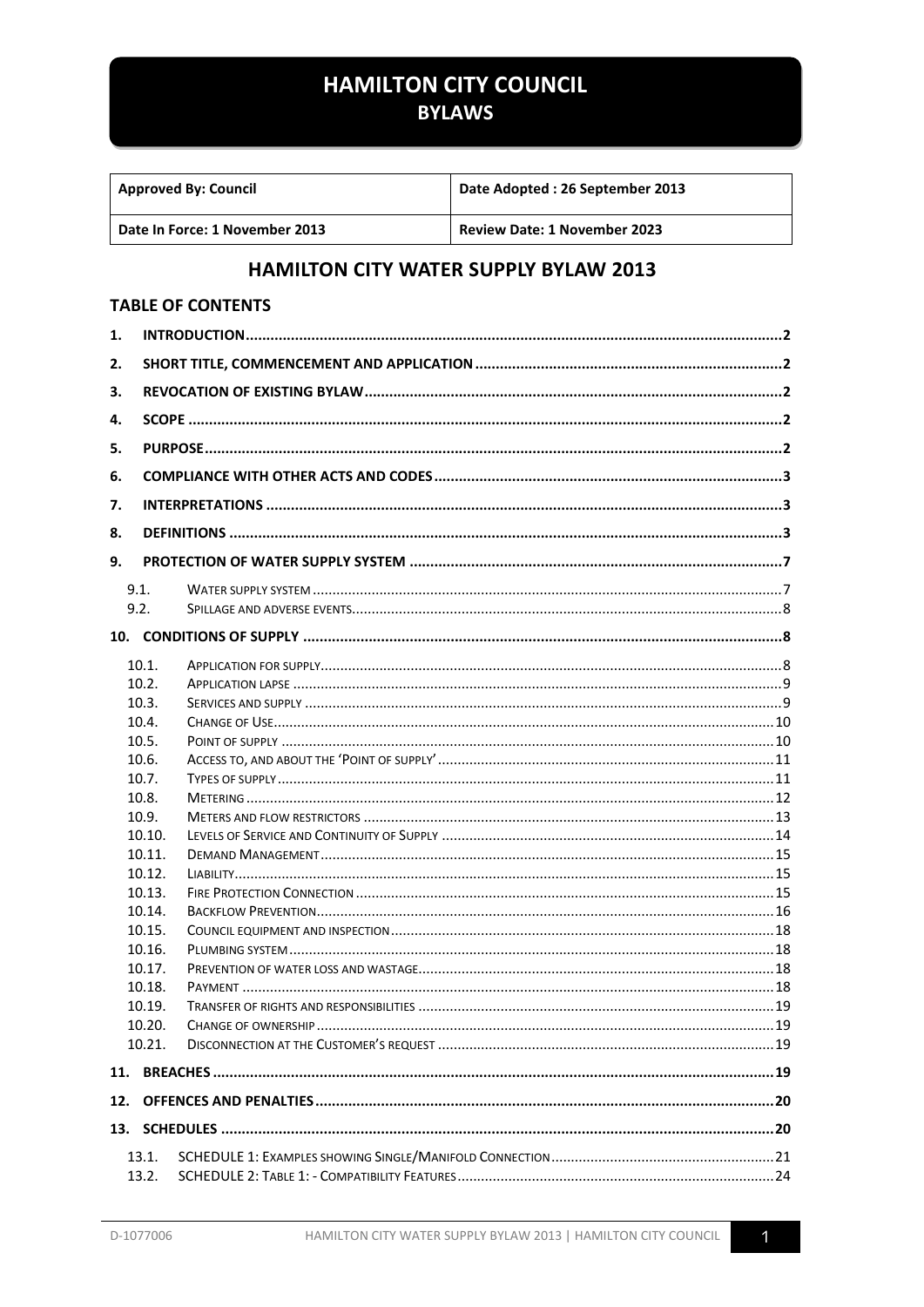Hamilton City Council, in exercise of its powers and authorities conferred on it under the Local Government Act 2002 and the Health Act 1956 and any subsequent amendments to the Acts and all other relevant powers, makes the following bylaw.

#### <span id="page-1-0"></span>**1. INTRODUCTION**

Hamilton City Council is required by regional and national authorities to manage freshwater resources, including how much water it takes from the Waikato River. In addition, Council has a duty under s17 of the Waikato River Settlement Act 2010, to have particular regard to the Vision and Strategy for the Waikato River. The amount of water that regional users can take from the Waikato River is nearing the River's allocation limits. To manage the demand for water use in the region the Waikato Regional Council issues 'water take' resource consents. Hamilton City's resource consent to take and use water requires the City to ensure that the water it has been allocated is efficiently and effectively used. This Water Supply Bylaw provides rules for managing the City's water demand and aims to ensure that activities do not adversely affect water supply, water quality, our water supply infrastructure and compliance with the city's water take consent.

*(Note: the above introduction does not form part of this bylaw and is intended to be read as an introductory note)*

#### <span id="page-1-1"></span>**2. SHORT TITLE, COMMENCEMENT AND APPLICATION**

- 2.1. The bylaw shall be known as the "Hamilton City Water Supply Bylaw 2013".
- 2.2. The bylaw shall apply to the Hamilton City Council District.
- 2.3. The bylaw shall come into force on (date to be determined).
- 2.4. Any person being supplied with water, or who has made application to be supplied with water, by the Council, is deemed to accept the terms and conditions contained in this Bylaw, and any subsequent amendments.
- 2.5. This Bylaw and its terms and conditions shall come into effect on the date notified by the Council, for Customers receiving a supply at that time, and at the date of receipt of supply for Customers connected after that time.

#### <span id="page-1-2"></span>**3. REVOCATION OF EXISTING BYLAW**

3.1. The Hamilton City Water Supply Bylaw 2008 is revoked from the day the new bylaw comes into force.

#### <span id="page-1-3"></span>**4. SCOPE**

4.1. This bylaw shall apply within the boundaries of the Hamilton City Council pursuant to the Local Government Act 2002 and any land, building, work, or property under the control of the Council.

#### <span id="page-1-4"></span>**5. PURPOSE**

- 5.1. The purposes of this bylaw are:
	- (a) protecting, promoting, and maintaining public health and safety; and
	- (b) promoting the efficient use of water and protecting against waste or misuse of water from the water supply system
	- (c) for the protection of the water supply and water supply system from pollution and contamination
	- (d) manage and protect from damage, misuse, or loss of land, structures or infrastructure associated with the water supply system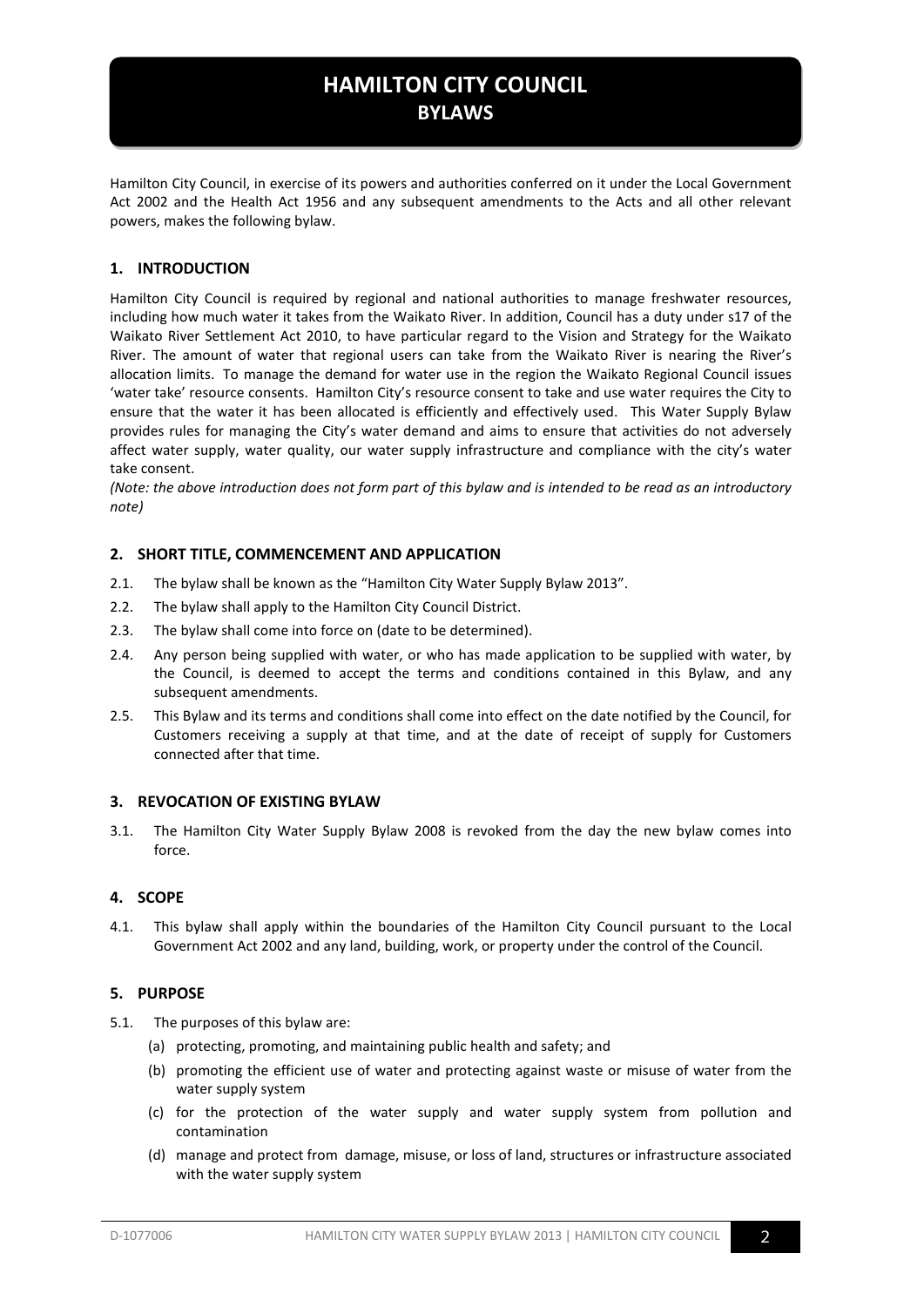(e) preventing the unauthorised use of land, structure or infrastructure associated with the water supply system.

#### <span id="page-2-0"></span>**6. COMPLIANCE WITH OTHER ACTS AND CODES**

6.1. This Bylaw is made under the authority of the Local Government Act 2002 for the supply of water to its Customers in its capacity as a Water Supply Authority. The supply and sale of water by the Council is subject to:

#### 6.1.1. Statutory Acts and Regulation

- (a) Building Act 2004
- (b) Fire Services Act 1975
- (c) Health Act 1956
- (d) Local Government Act 2002
- (e) Local Government (Rating) Act 2002
- (f) Resource Management Act 1991
- (g) Health (Drinking Water) Amendment Act 2007.

#### 6.1.2. Relevant Codes and Standards

- (a) Compliance Document (New Zealand Building Code)
- (b) Drinking Water Standards for New Zealand 2005 (revised 2008)
- (c) BS EN 14154-3:2005 Water meters: Test methods and Equipment
- (d) SNZ PAS 4509:2008 New Zealand Fire Service Fire Fighting Water Supplies Code of Practice
- (e) National Environmental Standards for Sources of Human Drinking Water, 2008
- (f) Hamilton City Council Development Manual/Infrastructure Technical Specifications
- (g) NZS 4503:2005 Hand Operated fire-fighting Equipment
- (h) Backflow Prevention for Drinking Water Suppliers Code of Practice 2006, Water New Zealand
- (i) Water Meter Code of Practice 2003, Water New Zealand
- (j) Resource Management (National Environmental Standards for Sources of Human Drinking Water) Regulations 2007
- (k) OIML R49: Water meters intended for the metering of cold potable water and hot water. Part 1: Metrological and technical requirements; Part 2: Test methods and Part 3: Test report format.

#### <span id="page-2-1"></span>**7. INTERPRETATIONS**

- 7.1. When interpreting this Bylaw use the definitions set out in section [8](#page-2-2) unless the context requires otherwise. Where references are made to a repealed enactment read that as a reference to its replacement.
- 7.2. For the purpose of this Bylaw, the word 'shall' refers to practices that are mandatory for compliance with this Bylaw, while the word 'should' refers to practices that are advised or recommended.

#### <span id="page-2-2"></span>**8. DEFINITIONS**

- 8.1. In this bylaw except where inconsistent with the context:
	- **Approved** Approved in writing by the Council, either by resolution of the Council or by any authorised officer of the Council.
		- **Air gap** A vertical air gap between the outlet of the water supply fitting which fills a storage tank, and the highest overflow water level of that storage tank.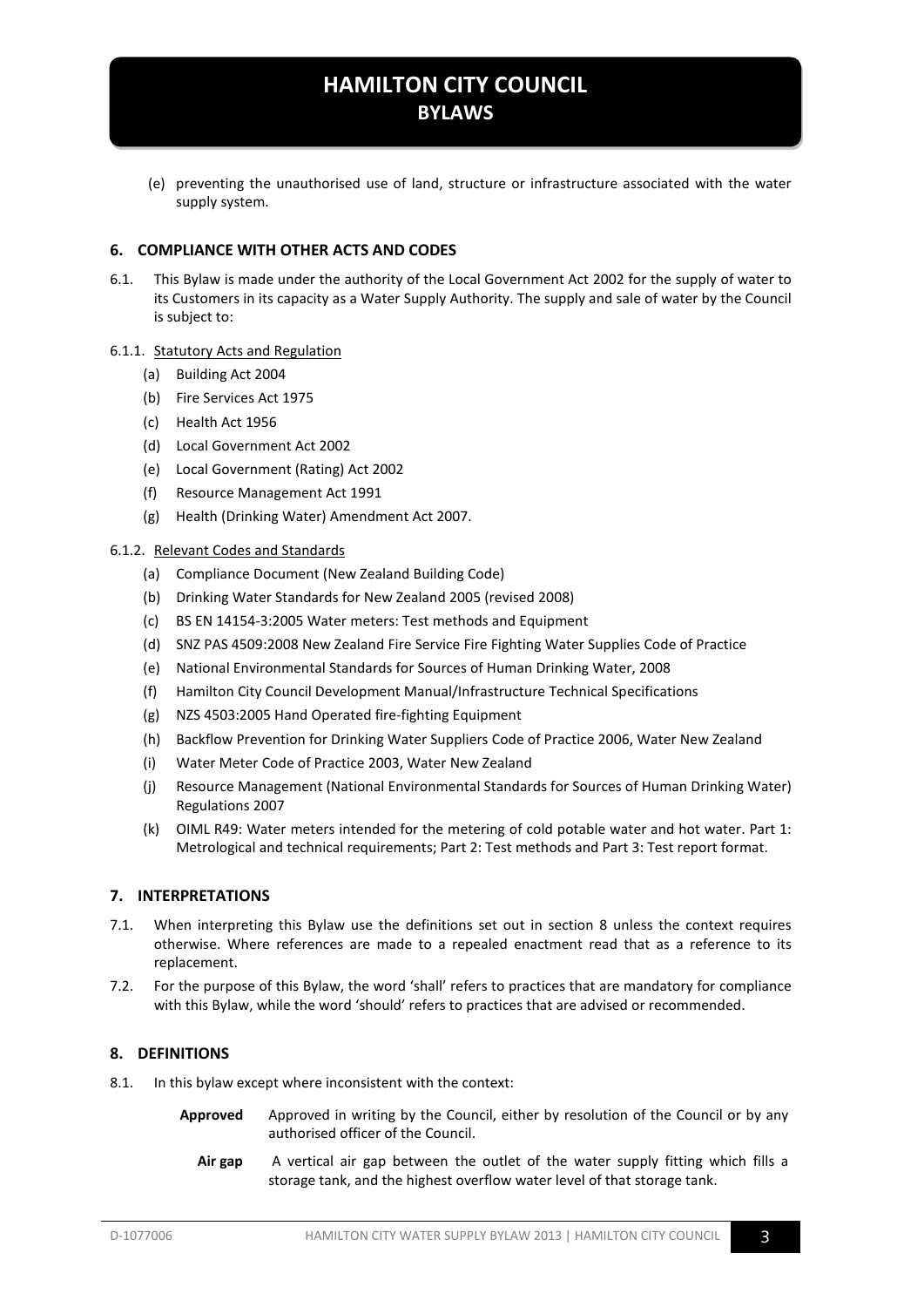**Authorised agent** Any person authorised or appointed by Council.

**Authorised officer** Any officer of the Council, or other person authorised under the Local Government Act 2002, and authorised by the Council to administer and enforce its Bylaws.

- **Auxiliary supply** Any water supply, other than the Council's system, on or available to a customer system. These auxiliary waters may include water from another provider's public potable water supply or any natural source(s) such as a well, rainwater, spring, river, stream, or used waters (e.g. grey water) or industrial fluids.
	- **Backflow** The unplanned reversal of flow of water or mixtures of water and contaminants into the water supply system.

**Backflow device** Backflow device or air gap that is designed to prevent the return of flow into the Council's water supply system. These devices can include non-return valves, reduce pressure zone devices and double check valves.

**Boundary** Legal boundary of the premises receiving a supply of water.

**Connection** The valve, meter and associated fitting installed and maintained by the Council at a location convenient to the Council including the service pipe, or at the supply pipe or at the point of supply.

- **Council** Hamilton City Council or any officer authorised to exercise the authority of the Council.
- **Customer** A person who uses, or has obtained the right to use or direct the manner of use, water supplied by the Council.

**Development Contribution** As defined in the Local Government Act 2002 and the relevant Hamilton City Council Development Contributions Policy.

**Domestic purpose** Water taken and used for the purpose of for human drinking and sanitation needs and for individual household use which includes:

- i. Washing down a vehicle;
- ii. Garden watering by hand using a hand held device;
- iii. Garden watering by any portable sprinkler device.

**Extraordinary supply** A category of On Demand supply used for extraordinary use including all purposes for which water is supplied other than ordinary supply and which may be subject to specific conditions and limitations.

**Extraordinary use** Extraordinary use is subject to water alert and emergency provisions and includes but not limited to:

- i. Domestic spa or swimming pool in excess of  $6m<sup>3</sup>$ , and fixed garden irrigations systems;
- ii. Commercial and Business;
- iii. Industrial;
- iv. Agricultural;
- v. Horticultural;
- vi. Viticultural;
- vii. Lifestyle blocks (rural supplies, peri-urban or small rural residential);
- viii. Fire protection systems other than sprinkler systems installed to comply with NZS 4517;
- ix. Out of District Supply;
- x. Temporary supply;
- xi. Water carriers;
- xii. Auxiliary supply.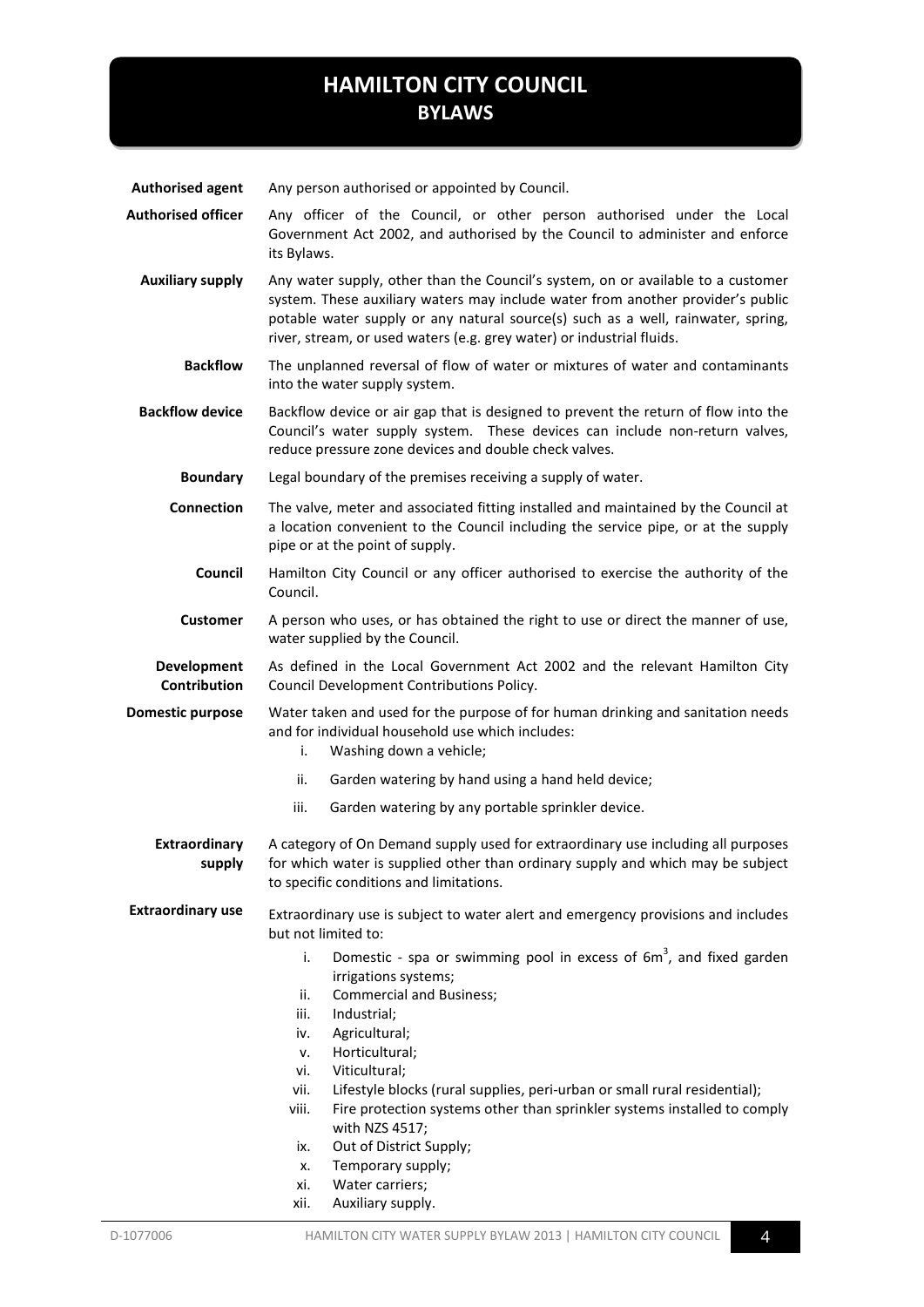| <b>Fees and charges</b>                        | The fees and charges for water supply set by the Council.                                                                                                                                                                                                                            |  |  |
|------------------------------------------------|--------------------------------------------------------------------------------------------------------------------------------------------------------------------------------------------------------------------------------------------------------------------------------------|--|--|
| Fire main supply                               | A category of supply from pipe work installed for the purpose of fire protection.                                                                                                                                                                                                    |  |  |
| <b>Individual Customer</b><br><b>Agreement</b> | An agreement between Council and a Customer that outlines both parties rights<br>and responsibilities for the supply and use of water.                                                                                                                                               |  |  |
| Industrial activity                            | Any industrial activity and includes:                                                                                                                                                                                                                                                |  |  |
|                                                | a) All types of processing, manufacturing, bulk storage, warehousing, service<br>and repair activities.                                                                                                                                                                              |  |  |
|                                                | b) Laboratories and research facilities.                                                                                                                                                                                                                                             |  |  |
|                                                | c) Trade and industry facilities, being premises accommodating specialised<br>education and training facilities where groups of people are given trade or<br>industry tuition and training on a formal basis.                                                                        |  |  |
| Level of service                               | The measurable performance standards on the basis of which the Council<br>undertakes to supply water to its customers.                                                                                                                                                               |  |  |
| <b>NZS</b>                                     | 'New Zealand Standard'.                                                                                                                                                                                                                                                              |  |  |
| On demand supply                               | A supply which is available on demand directly from the point of supply, subject to<br>the agreed level of service.                                                                                                                                                                  |  |  |
| <b>Ordinary supply</b>                         | A category of 'on demand' supply used solely for domestic purposes.                                                                                                                                                                                                                  |  |  |
| Owner                                          | The person or entity having legal ownership of the premises receiving a supply of<br>water from the Council.                                                                                                                                                                         |  |  |
| <b>Occupier</b>                                | The person or legal entity having a legal right to occupy, use all or part of the<br>premises receiving a supply of water from the Council that includes a tenant,<br>lessee, licensee, manager, foreperson or any other person acting in the general<br>management of any premises. |  |  |
| Permit                                         | A permit or written authority issued by an authorised officer.                                                                                                                                                                                                                       |  |  |
| Person                                         | An individual, corporation sole or a body of persons whether corporate or<br>otherwise.                                                                                                                                                                                              |  |  |
| Point of supply                                | The point on the water pipe leading from the water main or supply pipe to the<br>premises, which marks the boundary of responsibility between the customer and<br>the Council.                                                                                                       |  |  |
| <b>Potable water</b>                           | Water that does not contain or exhibit any determinants to any extent that<br>exceeds the maximum acceptable values (other than aesthetic guideline values)<br>specified in the New Zealand Drinking Water Standards applicable at the time.                                         |  |  |
| <b>Premises</b>                                | The physical location to which a water supply is provided and includes:                                                                                                                                                                                                              |  |  |
|                                                | a) A property or allotment which is held under a separate certificate of title or<br>for which a separate certificate of title may be issued; or                                                                                                                                     |  |  |
|                                                | b) A building or part of a building that has been defined as an individual unit by<br>a cross-lease, unit title or company lease; or                                                                                                                                                 |  |  |
|                                                | c) Land held in public ownership (e.g. reserve) for a particular purpose.                                                                                                                                                                                                            |  |  |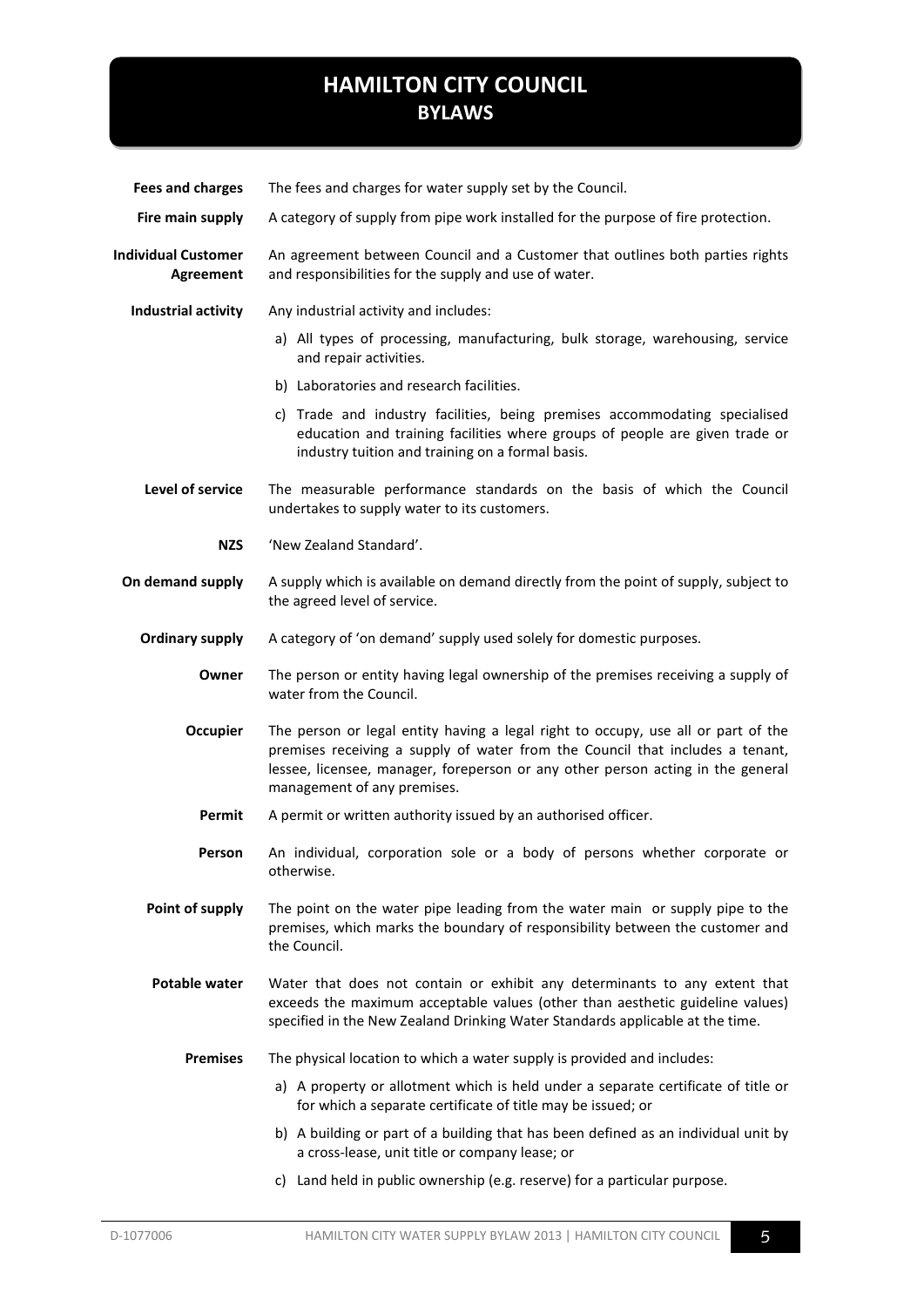|                                   | Allotment means the same as defined in the Land Transfer Act 1952.                                                                                                                                                                                                                                                                                              |  |  |  |  |
|-----------------------------------|-----------------------------------------------------------------------------------------------------------------------------------------------------------------------------------------------------------------------------------------------------------------------------------------------------------------------------------------------------------------|--|--|--|--|
| <b>Prescribed charges</b>         | Charges applicable at the time of connection and may include:                                                                                                                                                                                                                                                                                                   |  |  |  |  |
|                                   | a) Payment to the Council for the physical works required to provide the<br>connection; and/or                                                                                                                                                                                                                                                                  |  |  |  |  |
|                                   | b) A development contribution charge determined in accordance with the Local<br>Government Act 2002; and/or                                                                                                                                                                                                                                                     |  |  |  |  |
|                                   | c) A financial contribution charge determined in accordance with the Resource<br>Management Act 1991; and/or                                                                                                                                                                                                                                                    |  |  |  |  |
|                                   | d) Bacteriological and chemical testing as per Drinking Water Standards New<br>Zealand to ensure a connection is safe.                                                                                                                                                                                                                                          |  |  |  |  |
|                                   | e) Individual agreement charges.                                                                                                                                                                                                                                                                                                                                |  |  |  |  |
|                                   | f) Capital contribution charge determined by any Annual Plan process.                                                                                                                                                                                                                                                                                           |  |  |  |  |
|                                   | g) Any other charges which may be lawfully charged by the Council in respect of<br>the supply of water.                                                                                                                                                                                                                                                         |  |  |  |  |
| <b>Public notice</b>              | A notice published in:                                                                                                                                                                                                                                                                                                                                          |  |  |  |  |
|                                   | a) One or more daily newspapers circulated in the region or district of the<br>Council; or                                                                                                                                                                                                                                                                      |  |  |  |  |
|                                   | b) One or more other newspapers that have at least an equivalent circulation in<br>that region or district to the daily newspapers circulating in that region or<br>district.                                                                                                                                                                                   |  |  |  |  |
|                                   | Includes any other public notice that the Council thinks desirable in the<br>circumstances.                                                                                                                                                                                                                                                                     |  |  |  |  |
| <b>Restricted flow</b><br>supply  | A type of water supply connection where water is supplied through a flow control<br>device, and storage is provided by the customer to cater for their demand<br>fluctuations.                                                                                                                                                                                  |  |  |  |  |
| <b>Restrictor</b>                 | A flow control device fitted to the service pipe to limit the flow rate of water to a<br>customer's premises as determined by Council.                                                                                                                                                                                                                          |  |  |  |  |
| <b>Rural water supply</b><br>area | An area formally designated by the Council as an area serviced by a reticulated<br>water supply system that is intended to supply water for specified purposes via<br>restricted flow supplies and/or on demand supplies but not necessarily with a<br>firefighting capability.                                                                                 |  |  |  |  |
| Service pipe                      | The section of water pipe between a water main and the point of supply.                                                                                                                                                                                                                                                                                         |  |  |  |  |
| Service valve                     | The valve at the customer end of a service pipe used to control and/or isolate the<br>supply.                                                                                                                                                                                                                                                                   |  |  |  |  |
| <b>Special</b><br>circumstances   | The circumstances that may lead Council to install a meter on the supply to an<br>"Ordinary Domestic Use". This includes, but is not limited to:<br>Known leaks that remain unrepaired;<br>a)<br>Where excessive usage is being investigated;<br>b)<br>Where water is being wasted;<br>c)<br>Where property specific research of water usage is required.<br>d) |  |  |  |  |
| <b>Storage tank</b>               | Any tank having a free water surface to which water is supplied across an air gap                                                                                                                                                                                                                                                                               |  |  |  |  |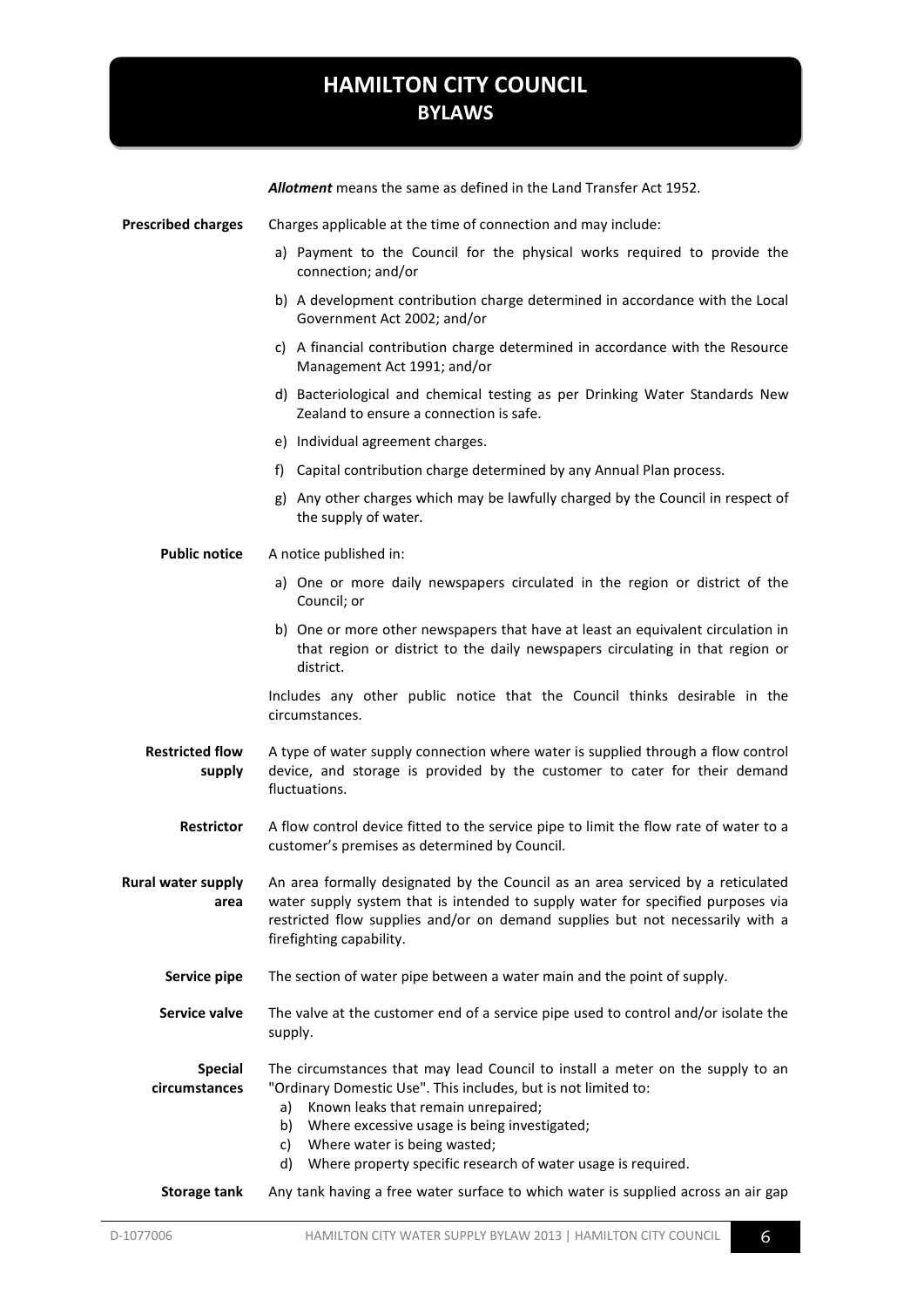separation/and or backflow protection.

- **Supply pipe** The section of pipe between the point of supply and the customer's premises through which water is conveyed to the premises.
- **Urban water supply area**  An area formally designated by the Council as an area serviced by an 'on demand' reticulated water supply system with a firefighting capability.
	- **Water alert level** Classification system used for applying water conservation restrictions.
		- **Water carrier** Any individual drinking-water carrier or company registered with the Ministry of Health as a recognised carrier of drinking water.
		- **Water supply system**  All those components of the network between the point of abstraction from the natural environment to the point of supply. This includes but is not limited to: catchments, wells, infiltration galleries, intake structures, open raw water storage ponds/lakes, reservoirs, rising and falling mains, treatment plants, treated water reservoirs, trunk mains, service mains, rider mains, pump stations and pumps, valves, hydrants, scour lines, service pipes (including fire mains), boundary assemblies, meters, and tobies.
			- **Water unit** The basis of measurement for a restricted water supply as determined by the Council.

#### <span id="page-6-0"></span>**9. PROTECTION OF WATER SUPPLY SYSTEM**

#### <span id="page-6-1"></span>**9.1. Water supply system**

- <span id="page-6-2"></span>9.1.1. General
	- (a) Any person who owns or occupies premises in the District must ensure that water is used and maintained in a manner that no public health hazard or public health nuisance occurs that could affect the public water supply.
- 9.1.2. No person to connect to, or interfere with a water supply system
	- (a) Except as set out in [9.1.1,](#page-6-2) [9.1.3](#page-6-3) and [9.1.4,](#page-6-4) no person shall connect to, or interfere with, any part of the water supply system without first obtaining a permit to do so from Council and only in accordance with the terms of that permit.
- <span id="page-6-3"></span>9.1.3. Access to system
	- (a) No person other than the Council and its authorised agent and permit holders shall have access to any part of the water supply system, except to connect to the point of supply, and to operate the service valve.
- <span id="page-6-4"></span>9.1.4. Fire hydrants
	- (a) Only the attending Fire Service/s shall gain access to, and draw water from fire hydrants for the purpose of fighting fires, training and testing.
- <span id="page-6-5"></span>9.1.5. Other users
	- (a) The right to gain access to, and draw water from the public water supply system for uses other than fire fighting (for example, flow testing or pipe flushing) shall be restricted to:
		- i. The Council or its authorised agents
		- ii. Permit holders
	- (b) Permit holders shall only draw water in accordance with the terms and conditions of a written permit issued by the council.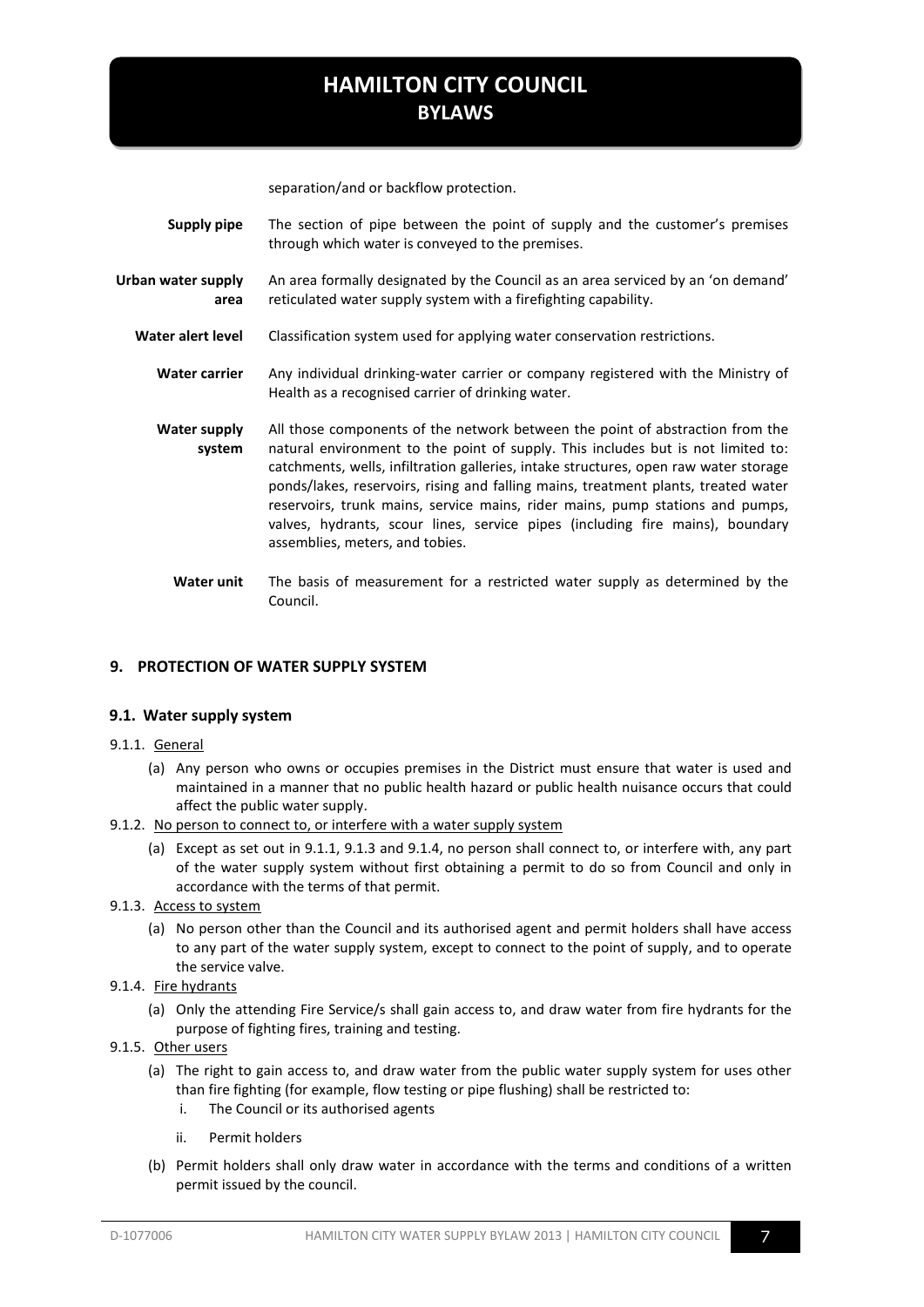#### 9.1.6. Unauthorised access

- (a) Without prejudice to any other remedies available, the Council may seize and impound any equipment used by an unauthorised person to gain access to, or draw water from the water system, and may assess and recover the value of water drawn and any other associated costs.
- (b) Where the water supply system becomes contaminated due to unauthorised access, Council may recover cost of remediation of contamination.
- (c) Any person causing damage to a Council water supply system during [9.1.6](#page-6-5) unauthorised access shall be liable for the cost of repair and any other costs the Council incurs as a result of the incident.

#### 9.1.7. Working around buried services

- (a) No person shall carry out any excavation without first reviewing Council's records of the location of its services.
- (b) No person shall excavate in the vicinity of Council's services unless at least five working days notice has been given to the authorised officer of the intention to do so and then only in accordance with any terms and conditions imposed by Council.
- (c) Council may in its absolute discretion mark out to within ±0.5 m on the ground the location of its services, and nominate in writing any restrictions on the work it considers necessary to protect the integrity of the water supply system. The Council shall charge for this service.
- (d) The Council may require the independent supervision of works.
- (e) Every person excavating or working around Council's buried water supply services shall take due care to ensure that the excavation or work is carried out in a manner that does not damage and/or compromise the integrity of the water supply system and in a manner that doesn't risk public safety.
- (f) Every person who fails to reinstate excavation work in accordance with Council specifications shall be liable for the costs incurred by the Council in completing such work.
- (g) Any damage which occurs to Council services shall be reported to the Council immediately. The person causing the damage shall be liable for the cost of repair and any other costs that Council incurs as a result of the damage.

*Note (this note does not form part of the bylaw) – All excavation and trenching work carried out within the road corridor must be carried out in accordance with the National Code of Practice for Utility Operator's Access to the Transport Corridor.* 

#### <span id="page-7-0"></span>**9.2. Spillage and adverse events**

- 9.2.1. In the event of any adverse event, which may compromise potable water or the water supply system, the person responsible for the event shall advise the Council immediately. This requirement shall be in addition to those other notification procedures which are required for other authorities.
- 9.2.2. Where the customer of a premise allows or permits any item or items that may potentially contaminate or leach into the water supply or accumulate on any premises contained within the catchment, the Council may request the owner, occupier, or both, to remove the item or items.
- 9.2.3. If the item(s) are not removed within the period specified, Council or its authorised agents may remove the items and recover the costs of doing so from the owner or occupier, or both.

#### <span id="page-7-1"></span>**10. CONDITIONS OF SUPPLY**

#### <span id="page-7-2"></span>**10.1. Application for supply**

10.1.1.Any person wishing to:

- (a) establish a point of supply,
- (b) seek a change in the level of service,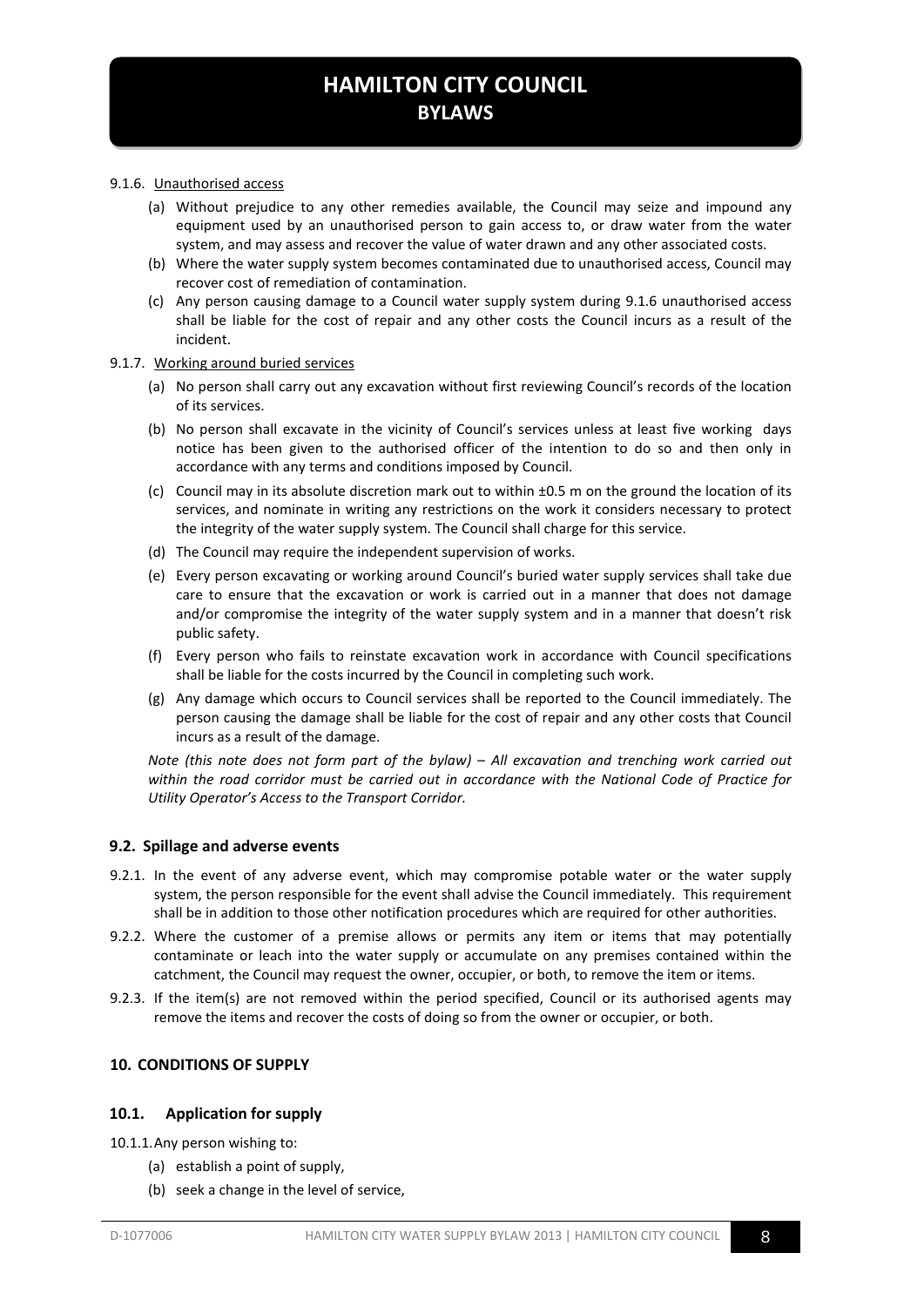- (c) change the use of an existing supply,
- (d) make a change to backflow requirements,
- (e) increase use to greater than 15 cubic metres per day, or
- (f) use water for any purpose other than ordinary supply,

shall make a written application to Council.

- 10.1.2.Every application for a supply of water shall be made in writing to the Council on the prescribed form and accompanied by the prescribed charges, including any applicable development contributions as per Council's Development Contributions Policy. The Customer shall provide all the details required by the Council.
- 10.1.3.Where the Customer is not the owner of the premises seeking supply, the Customer must produce written evidence of their authority to act on behalf of the owner of the premises for which the supply is sought.
- 10.1.4.On receipt of an application for supply the Council shall, after consideration of the matters stated in clauses [10.7](#page-10-1) and [10.8,](#page-11-0) either:
	- (a) Approve the application as determined by council.
	- (b) Refuse the application and notify the Customer of the decision giving the reasons for refusal.
- 10.1.5.Council may require a Customer to enter into an Individual Customer Agreement and supply and implement a Water Conservation and Demand Management Plan based on the Customer's water demand requirements.
- 10.1.6.A permit may be issued subject to terms, conditions and restrictions as the authorising officer may specify, including but not limited to the following:
	- (a) the property or person to which the permit relates;
	- (b) the size of all pipes, fittings and any other equipment up to the point of supply;
	- (c) the duration of time for which the permit is valid; and
	- (d) such other conditions or restrictions as the Council authorised officer may impose.

#### <span id="page-8-0"></span>**10.2. Application lapse**

10.2.1.An approved application for supply which has not been actioned within twelve months of the date of application will lapse unless a time extension has been received in writing from the applicant and approved by the Council. Any further fees and charges shall be at the discretion of the Council.

#### <span id="page-8-1"></span>**10.3. Services and supply**

- 10.3.1.Council will determine the sizes of all pipes, fittings and any other equipment, up to the point of supply.
- 10.3.2.Council or authorised agent shall supply and install the service pipe up to the point of supply at the Customer's cost.
- 10.3.3.No water shall be drawn through a new connection before the Council has deemed the connection to meet the requirements of the Drinking-Water Standards for New Zealand and Council has provided approval.
- 10.3.4.No water shall be drawn through a new connection before Council has deemed the connection to be suitable for use.
- 10.3.5.Council may require the Customer to meet all associated costs of the provision of a new connection including any upgrade to infrastructure needed to provide the service.
- 10.3.6.All new connection to water supply systems in the rural areas shall be metered and supply restricted unless specifically authorised by written agreement.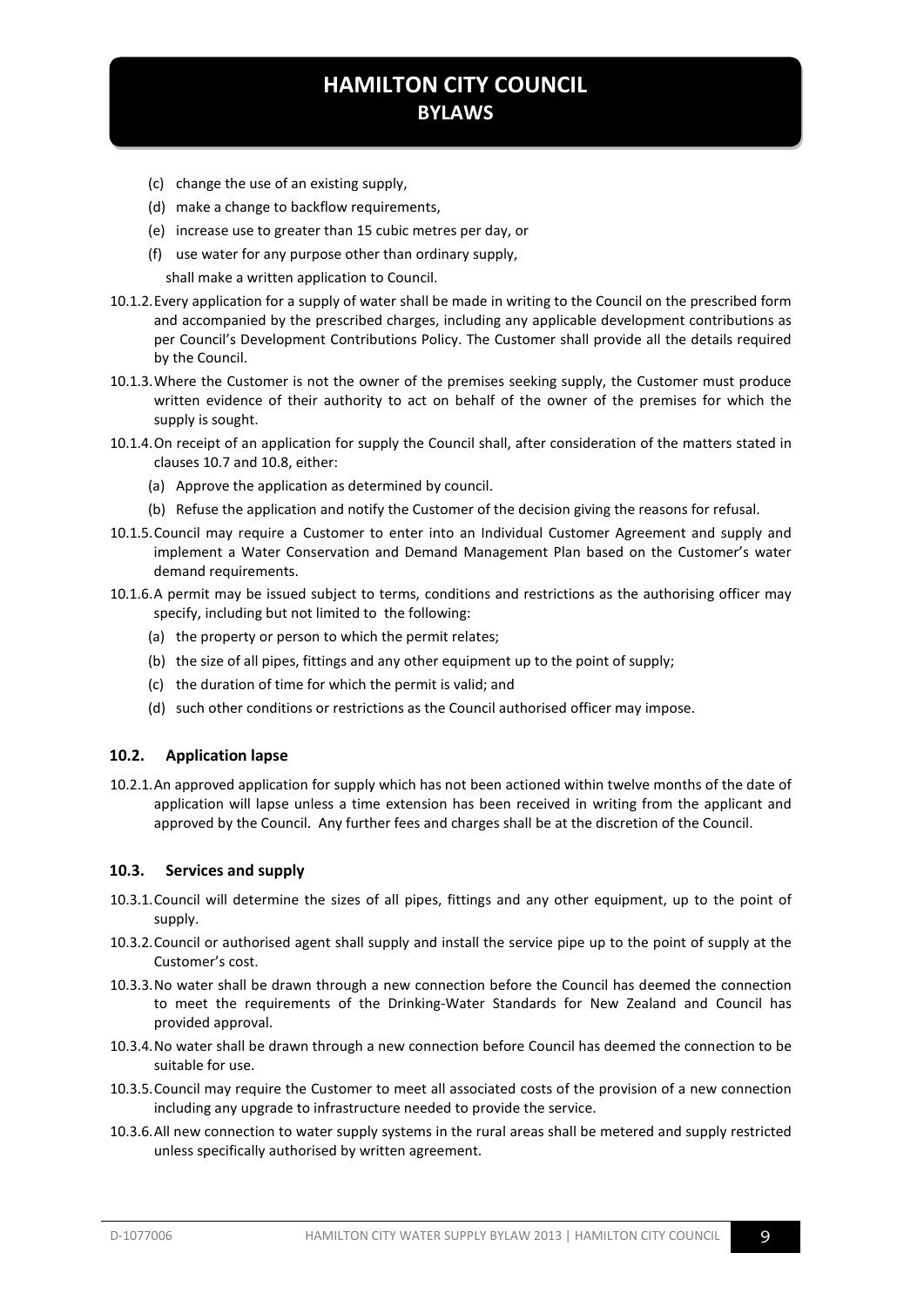#### <span id="page-9-0"></span>**10.4. Change of Use**

10.4.1.If a Customer seeks change to:

- (a) the level of service; or
- (b) the end use of water supplied to the premises; or
- (c) supply type from an ordinary to an extraordinary type or vice versa; or
- (d) physical location or size.
- 10.4.2.A new application for supply must be submitted by the Customer to the Council. Any new application for supply under this clause shall be considered as if it is an initial application pursuant to clause [10.7](#page-10-1) of this Bylaw.

#### <span id="page-9-1"></span>**10.5. Point of supply**

#### 10.5.1. Responsibility for maintenance

(a) The Council shall own and maintain the service pipe and fittings up to the point of supply. The Customer shall own and maintain the supply pipe and fittings beyond the point of supply.

*NOTE (This note does not form part of the bylaw): The Council gives no guarantee regarding the serviceability of the valve located on the service pipe. Where there is no Customer stopcock, or where maintenance is required between the service valve and the Customer stopcock, the Customer may use the service valve to isolate the supply. The Council reserves the right to charge for maintenance for this valve if damaged by such Customer use.* 

#### 10.5.2.Single ownership

- (a) For individual customers the point of supply shall be located as shown in Schedule 1 or as close as possible to Schedule 1 where fences, walls, or other permanent structures may make it difficult to locate it at the required position. Other positions shall require specific approval from Council.
- (b) For each individual Customer there shall only be one point of supply, unless otherwise approved in writing by the Council.
- (c) For individual Customers, the point of supply shall be located as close as practicable to the location shown in Schedule 1: Example 1.

#### 10.5.3.Multiple ownership

- (a) Where premises, and or land, are held in multiple ownership, the point of supply shall be as follows:
	- i. For Company Share/Block Scheme (Body Corporate) as for single ownership
	- ii. For Leasehold/Tenancy in Common share (Cross Lease), Strata Title, Unit Title (Body Corporate) and any other form of multiple ownership – each Customer shall have an individual supply with the point of supply determined by Schedule 1: Example 2 & 3 or as otherwise agreed in writing by Council.
	- iii. For a multiple ownership supply which was in existence prior to the coming into effect of this Bylaw, the point of supply shall be the arrangement existing at that time, or as determined by agreement with the Council for any individual case.

#### 10.5.4.Location

- (a) For each individual Customer there shall be only one point of supply, unless otherwise approved.
- (b) For both ordinary and extraordinary supply customers, the point of supply shall be located outside the boundary of the premises in the position approved by the Council.
- (c) Existing points of supply may be located either inside or outside the property boundary. The Council may relocate the point of supply when deemed appropriate or on request from the Customer, subject to approval and charges.
- (d) The relocation of the point of supply and pipework and fittings from the new point of supply to the existing customer supply pipe shall be the responsibility of the Council for 6 months from the time of relocation.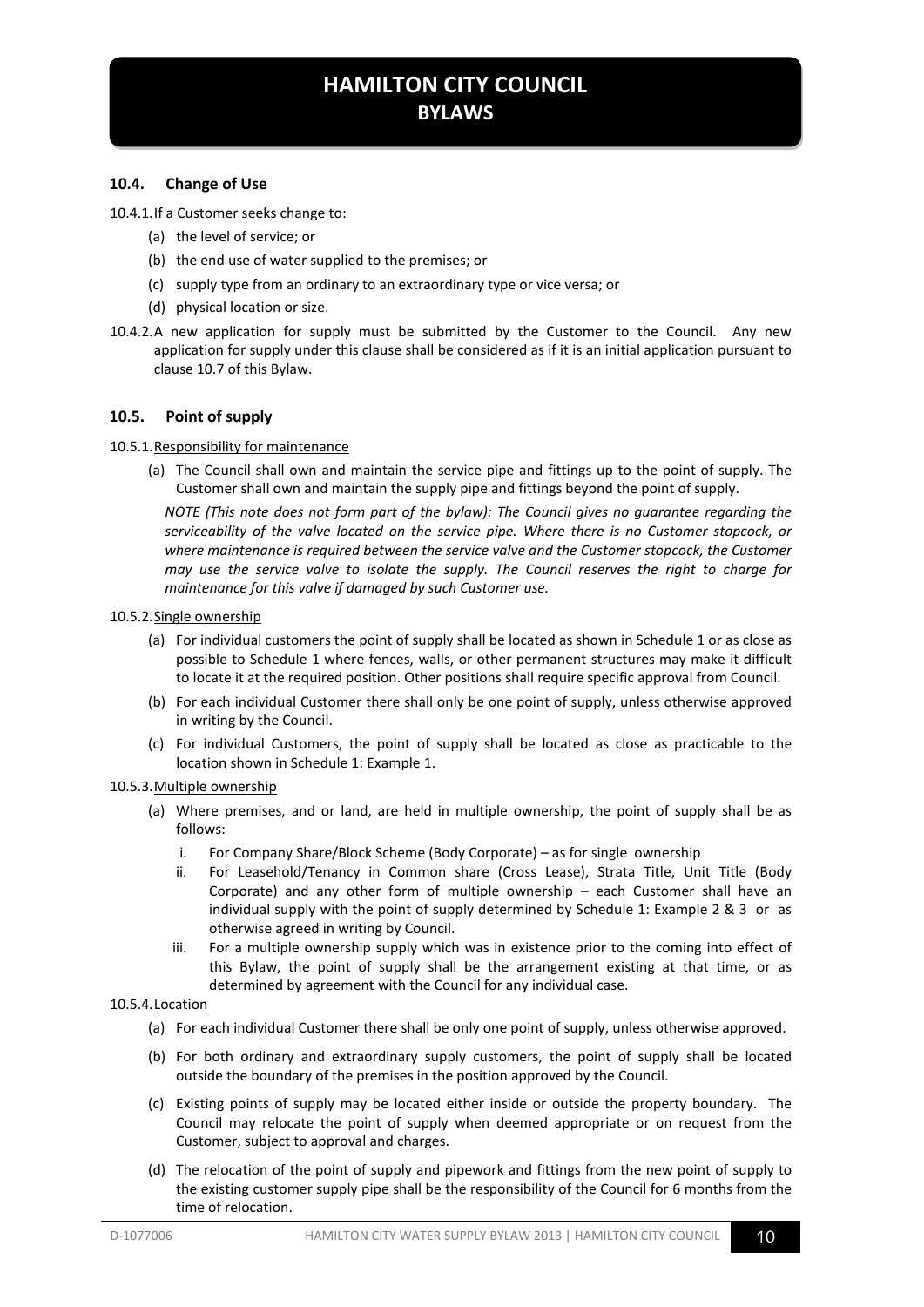#### <span id="page-10-0"></span>**10.6. Access to, and about the 'Point of supply'**

#### 10.6.1.Rights of access

- (a) Where the point of supply is on private property, the Customer shall allow the Council unrestricted access to, and about the point of supply between 7:30 am and 6:00 pm on any day for:
	- i. meter reading, without notice being given; or
	- ii. checking, testing and maintenance work with advance notice being given where practicable to do so.
- (b) For works outside these hours (such as for night time leak detection) the Council shall give written notice to the Customer 48 hours prior to the entry onto the property.
- (c) Where access is not made available for any of the above times and a return visit is required by the Council, a fee may be charged in accordance with Council approved fees and charges schedule.
- (d) The Council may enter occupied land or buildings without giving prior notice if there is a sudden emergency causing or likely to cause:
	- i. loss of life or injury to a person; or
	- ii. damage to property; or
	- iii. damage to the environment or there is danger to any works or adjoining the property.

#### 10.6.2. Maintenance of access

(a) The Customer shall maintain the area in and around the point of supply keeping it free of soil, growth, or other matter or obstruction which prevents, or hinders access to the point of supply.

#### <span id="page-10-1"></span>**10.7. Types of supply**

#### 10.7.1.General

The water supplied by Council shall be classified as either 'on demand' or 'restricted flow' and the use of water from the supply shall be either 'ordinary' or 'extraordinary'.

#### 10.7.2.On demand supply

- (a) All premises lying within the urban water supply area shall be entitled to an ordinary supply of water subject to the following conditions:
	- i. The restriction of its use pursuant to claus[e 10.11.](#page-14-0)
	- ii. Payment of the prescribed charges in respect of supply with Council reserving the right in "special circumstances" to install an approved water meter; or install a flow restrictor.
	- iii. Any other conditions imposed by Council.

*NOTE: (this note does not form part of the bylaw) for use from a fire protection system to NZS 4517 to be classified as an ordinary use, the Customer should comply with the conditions set under (section relating to fire protection – connection applicatio[n 10.13\)](#page-14-2)*

#### <span id="page-10-2"></span>10.7.3.Restricted Flow Supply

- (a) Restricted flow supply shall only be available to premises within a designated area or under special conditions set by Council, including for the purposes of:
	- i. Rural supply within district.
	- ii. Out of district supply.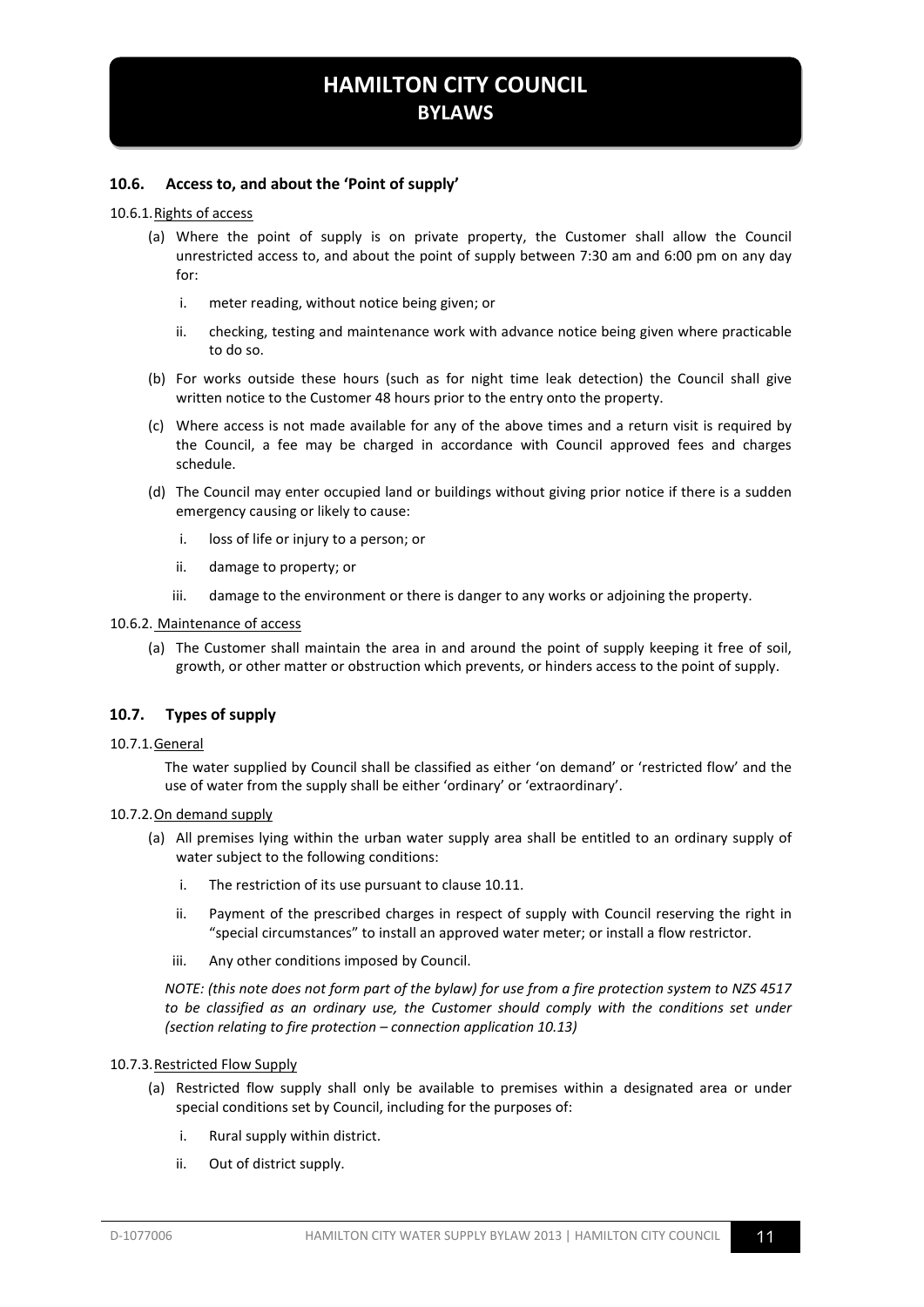- iii. Water demand management or any breach of the bylaw (including for drought, misuse and non-remedy of water leaks).
- iv. Properties subject to restriction under section 69ZH (Duty to provide information to territorial authority) of Health Act 1956.
- (b) The water supply shall be restricted so as to deliver the number of allocated water units at a steady flow rate through a water meter.
- (c) The council shall charge for the restricted flow supply by either:
	- i. A targeted rate; or
	- ii. Volume passing through a meter.
- 10.7.4. It is the Customer's responsibility to provide water storage for their needs.
- 10.7.5. No connection shall be made to the supply pipe between the point of supply and the storage tank.
- 10.7.6. All restricted supply storage tanks must incorporate 'air gap' separation.

#### 10.7.7.Ordinary Supply

- (a) Ordinary Supply shall only be used is for domestic purposes.
- (b) With the exclusion of water used for human drinking water and sanitation needs, Ordinary Supply shall be subject to the demand management provisions of subsections [10.11](#page-14-0). Ordinary Supply includes:
	- i. Washing down a vehicle;
	- ii. Garden watering by hand using a hand held device;
	- iii. Garden watering by any portable sprinkler device.
- 10.7.8.Extraordinary Supply
	- (a) The Council shall be under no obligation to provide an extraordinary supply of water (see also the provisions of [10.10,](#page-13-0) 10.11 and [10.13.3\)](#page-15-1)
	- (b) Extraordinary Supply shall require written authorisation by Council.
	- (c) Extraordinary supply connection may be metered under clause [10.8.3](#page-11-1) and the Customer may be charged as per Council water supply fees and charges as determined by Council from time to time.

#### <span id="page-11-0"></span>**10.8. Metering**

- 10.8.1. All commercial, non-residential and industrial uses and extraordinary supply shall be metered unless Council determines that metering is not required under claus[e 10.8.3.](#page-11-1)
- 10.8.2. Council shall approve the number of meters per property and their location.
- <span id="page-11-1"></span>10.8.3. Council may:
	- (a) implement metering in any part, or all of the District; or
	- (b) fit a meter and charge accordingly when it considers water use is in breach of this bylaw as per section [11.](#page-18-3)
	- (c) fit a meter at the Customer's request.
- 10.8.4. The Customer shall pay for the meter and its installation.
- 10.8.5. Where, in addition to the Council water supply connections, the owner or occupier of the premises has an auxiliary supply, they shall provide the Council with all particulars of the water source reasonably available to the owner or occupier in order to protect the public supply.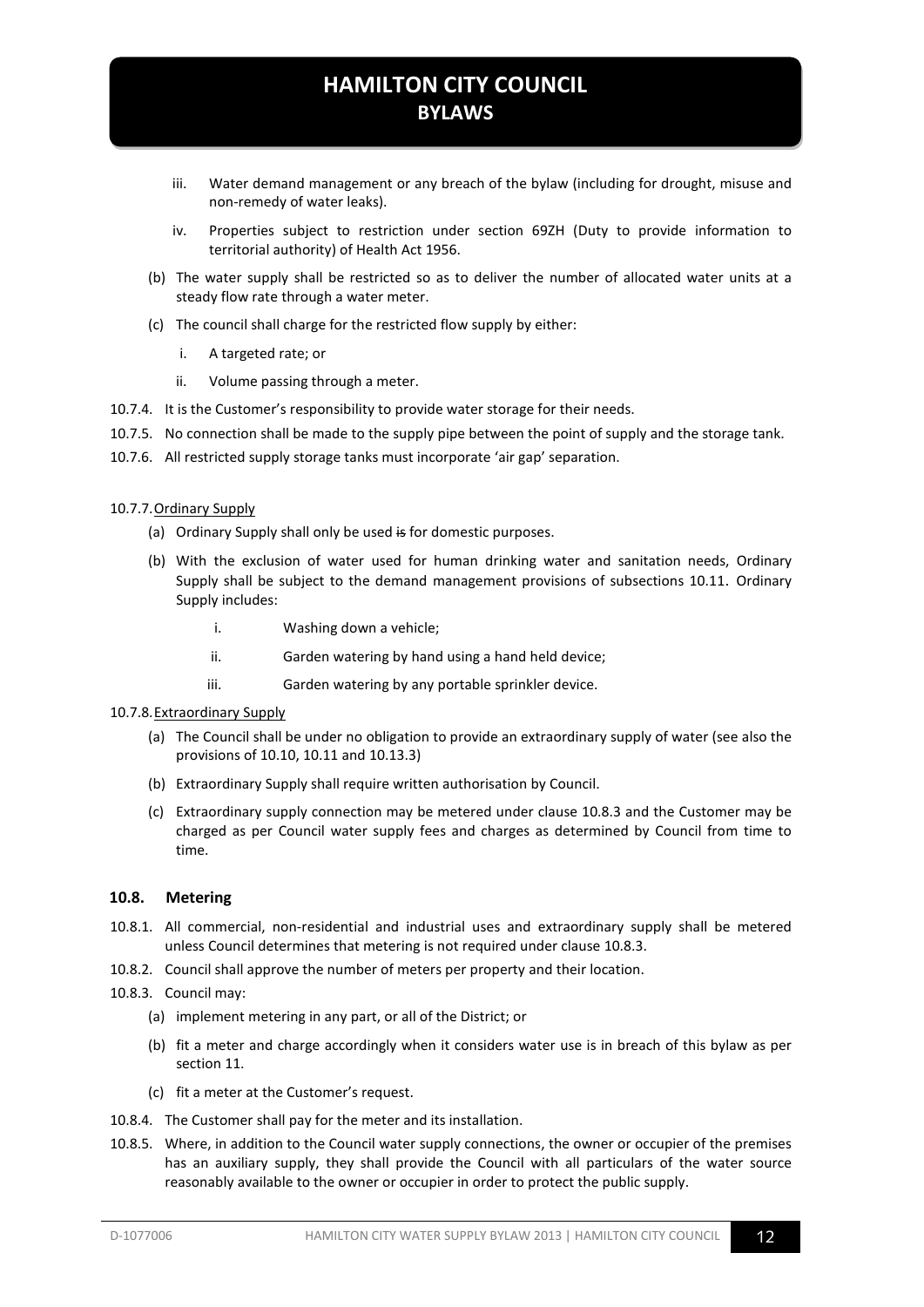NOTE *(this note does not form part of the bylaw): Where the extraordinary supply is used for fire protection only, the supply shall not normally be metered*.

#### <span id="page-12-0"></span>**10.9. Meters and flow restrictors**

#### 10.9.1.Installation

- (a) Where on demand supplies are required to be metered, meters and restrictors for restricted flow supplies, shall be supplied, installed and maintained by the Council, and shall remain the property of the Council. Customers shall pay for the meter and its installation.
- (b) Where the water supply is to have a flow restriction, this shall be applied as pe[r 10.7.3.](#page-10-2)

#### 10.9.2.Location

(a) Meters and restrictors shall be located in a position where they are readily accessible for reading and maintenance, and if practicable, immediately on the Council side of the point of supply. If this is not possible then meters and restrictors shall be located as close as practicable to the point of supply.

#### 10.9.3.Accuracy

- (a) Meters shall be tested as and when required by the Council.
- (b) Flow restrictors shall be accurate to within ±10% of their rated capacity (the stipulated accuracy).
- (c) Any Customer who disputes the accuracy of a meter or restrictor may apply to the Council for it to be tested. Where a test has been conducted within six months of the request for testing, Council has discretion as to whether a further test will be carried out. If the test shows noncompliance with the stipulated accuracy, the Customer shall not be charged for the test. If the test shows compliance with the stipulated accuracy, the Customer shall pay a fee in accordance with the council's current fees and charges schedule. A copy of independent certification of the test result shall be made available to the Customer on request.

#### 10.9.4.Adjustment

- (a) If, after being tested, any meter is found to register a greater or lesser consumption than the quantity of water actually passed through such a meter, the Council shall make an adjustment in accordance with the results shown by such tests. This adjustment shall be backdated for a period at the discretion of the Council but not exceeding 12 months, and the Customer shall pay a greater or lesser amount according to such an adjustment.
- (b) Where a meter is under-reading by more than 20% or the meter has stopped, the Council reserves the right to charge for the amount of water assessed as having been used over the past billing period, taking into account any seasonal variations in demand.
- (c) Where a meter is over-reading, the Council shall make appropriate adjustments to the Customer's account based on a period of similar use and backdated to when it is agreed the overreading is likely to have occurred.

#### <span id="page-12-1"></span>10.9.5.Estimating consumption

- (a) Where a Customer disputes the amount of the estimate, they must advise the Council that the estimate is disputed in writing within 15 working days of being advised of the estimate. The Council will then review the estimate and determine whether the estimate is to be varied or whether the estimate is to be confirmed.
- (b) If any meter is broken, unreadable or to be removed, the Council shall estimate the consumption for the period since the previous reading of such meter, (based on the average of the previous four billing periods charged to the Customer) and the amount payable to the Customer shall be the amount of that estimate. Provided that, when by reason of a large variation of consumption due to seasonal or other causes, the average of the previous four billing periods would be an unreasonable estimate of the consumption, the Council may take into consideration other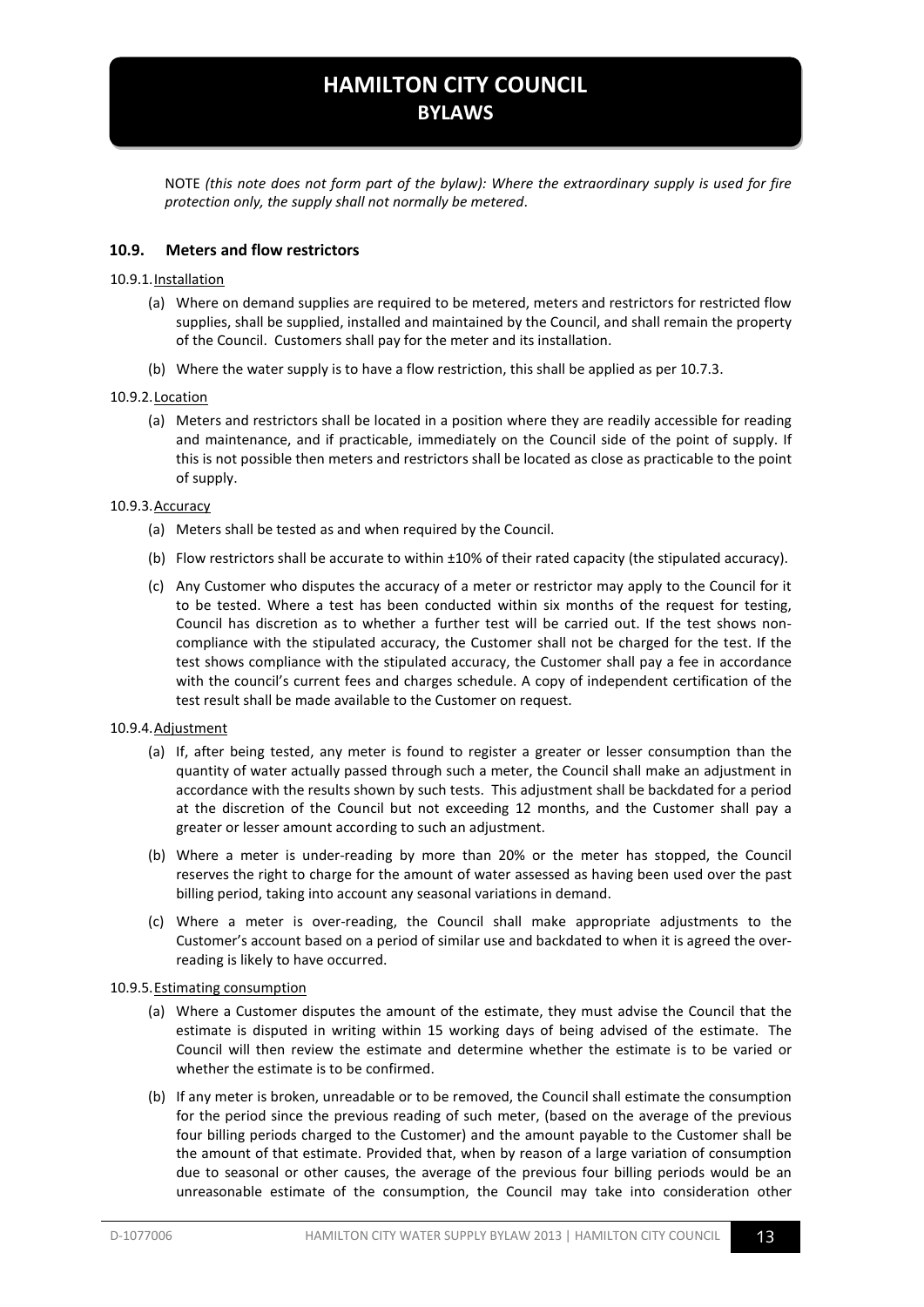evidence for the purpose of arriving at a reasonable estimate, and the Customer shall pay according to such an estimate.

- (c) The Customer shall be liable for the cost of water which passes through the meter regardless of whether this is used, or is the result of leakage.
- (d) Where the seal or dial of a meter is broken, the Council may declare the reading void and estimate consumption in accordance with clause [10.9.5](#page-12-1) (b).
- (e) Where the Customer concerned is a not-for-profit organisation, and if metering indicated a significant increase in consumption not dating back more than 12 months, which is established as being caused by a previous unknown leak, Council may estimate consumption as provided for above, providing that the Customer repairs the leak with due diligence.
- (f) Where an unauthorised connection has been made to the Councils water supply system, council shall estimate and charge for the water consumption for the period when the connection was made. The Council shall use the uniform charge for water on a pro rata basis to make the estimation.
- (g) Where a meter has been installed without approval, the meter reading shall be used as the basis for the estimation provided it complies with Councils standards for meters and installations. The full consumption registered on the meter shall be payable by the current owner of the property. Estimating and charging for water will be in addition to other legal actions that Council decides to take for breaches of this bylaw or other acts and regulations.

#### 10.9.6.Incorrect accounts

- (a) When a situation occurs, other than as provided for in [10.9.5,](#page-12-1) where the recorded consumption does not accurately represent the actual consumption in respect of premises, the account shall be adjusted using the best information available to the Council. Such situations include, but are not limited to, misreading of the meter, errors in data processing, meters assigned to the wrong account, and unauthorised supplies.
- (b) Where an adjustment is required, in favour of the council or the Customer, this shall not be backdated more than 12 months from the date the error was detected.
- 10.9.7.Unread Meters
	- (a) Where a meter has remained unread for whatever reason, Council may charge for all water registered on the meter or shown since the previous reading.

#### <span id="page-13-0"></span>**10.10. Levels of Service and Continuity of Supply**

- 10.10.1. Council shall provide water in accordance with Schedule 2.
- 10.10.2. Due to practical and physical limitations the Council cannot guarantee an uninterrupted or constant supply of water in all circumstances, nor the continuous maintenance of any particular pressure, but shall aim to meet the continuity of supply levels of [10.10,](#page-13-0) subject to the exemptions contained in [10.11.3](#page-14-3) and [10.11.4.](#page-14-4)
- 10.10.3. Where planned works of a permanent or temporary nature, which will affect an existing supply, the Council shall consult with, or inform or give notice to all known Customers likely to be substantially affected.
- 10.10.4. If a Customer has a particular requirement for an uninterrupted or increased level of service (flow, pressure or quality), it will be the responsibility of that Customer to notify Council and provide any necessary storage, back up facilities or equipment necessary for the provision of that level of service. Examples of such requirements may include Customers using water for renal dialyses, for people who are immune compromised, or for certain industrial or agricultural purposes.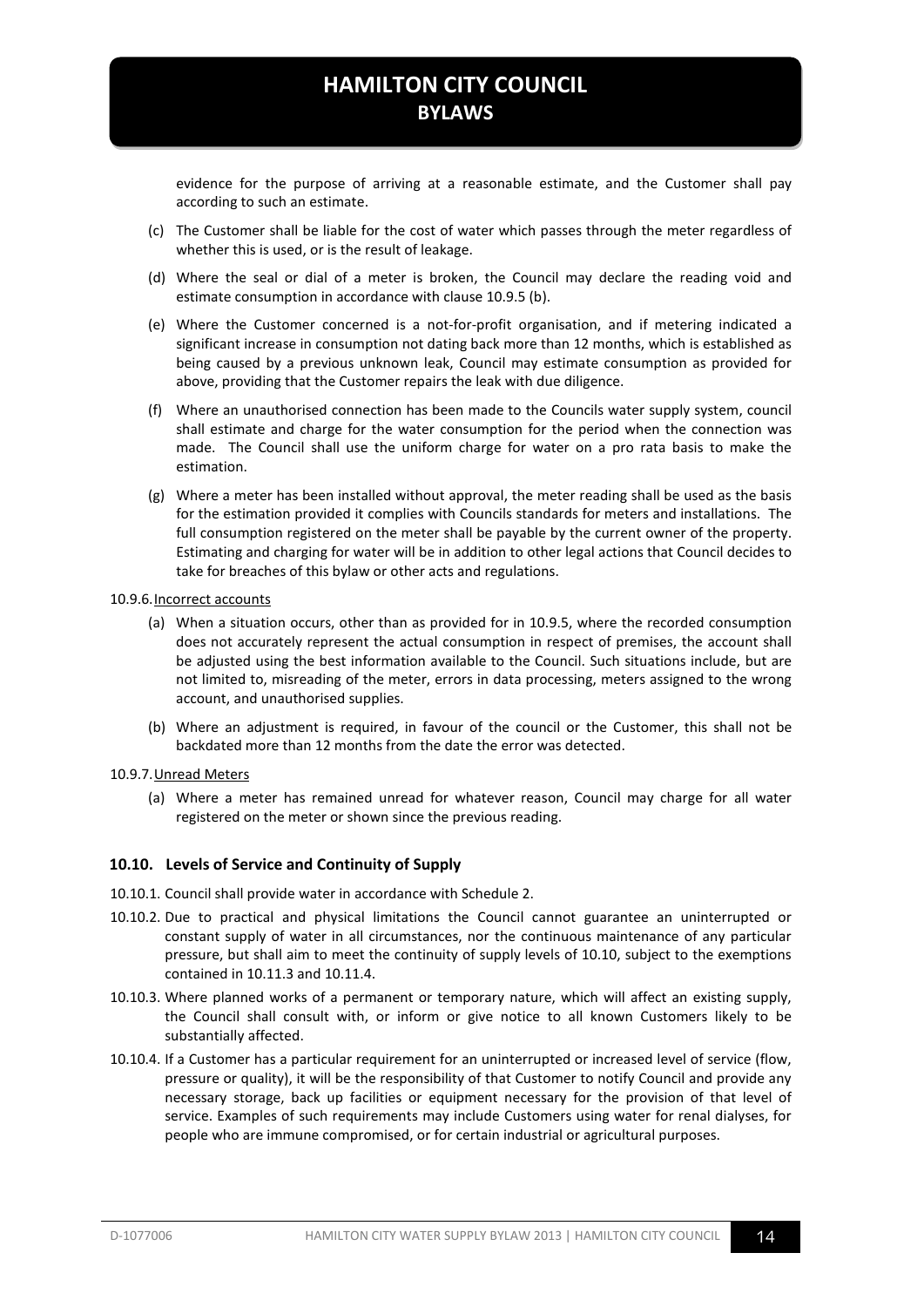#### <span id="page-14-0"></span>**10.11. Demand Management**

- 10.11.1. The Customer shall comply with any water restrictions put in place by the Council. Any restrictions on supply shall be advised by public notice. When such restrictions apply the Council shall take all practicable steps to ensure that an adequate supply for human drinking water or sanitation is provided to each point of supply.
- 10.11.2. Where required by rules in a District Plan, owners must maintain devices that have been installed for the purposes of water demand management and in accordance with an associated integrated catchment management plan.

#### <span id="page-14-3"></span>10.11.3. Water Alert and Emergency restrictions

- (a) Natural hazards (such as floods, droughts or earthquakes), events or accidents which result in disruptions to the supply of water, shall be deemed an emergency and shall be exempted from the levels of service requirements [\(10.10\)](#page-13-0).
- (b) During a water alert and/or emergency the Council may restrict or prohibit the use of water for any specified purpose, for any specified period, and for any or all of its Customers. Such restrictions shall be advised by public notice.
- (c) The Council may, after serving notice and taking all practicable steps to contact a Customer, restrict and or meter the supply to reduce unnecessary and unauthorised water use and loss.

#### <span id="page-14-4"></span>10.11.4. Maintenance and repair

- (a) Council shall make every reasonable attempt to notify the Customer of a scheduled maintenance shutdown of the supply before the work commences. Where immediate action is required and notification is not practical, the Council may shut down the supply without notice.
- (b) Where a Customer has assets restricting the maintenance of a Council water supply system, Council shall not be responsible for damage as a result of any scheduled or emergency maintenance shutdown.
- (c) It is the responsibility of the Customer to maintain all supply pipes and water assets within their property in a serviceable and safe condition.
- (d) If Council exercises its right under claus[e 10.17.3](#page-17-4) of this Bylaw to repair private water assets then Council may charge and recover all costs associated with such repair work from the Customer, the Owner or the Occupier.

#### <span id="page-14-1"></span>**10.12. Liability**

10.12.1. The Council shall make every reasonable attempt to meet the level of service requirements of [10.10,](#page-13-0) but shall not be liable for any loss, damage or inconvenience which the Customer (or any person using the supply) may sustain as a result of a reduced levels of service in, or interruptions to, the water supply.

#### <span id="page-14-2"></span>**10.13. Fire Protection Connection**

#### 10.13.1. Connection Application

- (a) Where an unmetered fire main exists then an annual fee will be charged for the provision and maintenance of the connection.
- (b) Any proposed connection for fire protection shall be the subject of a specific application made to the Council for approval. Any such connection shall be subject to the terms and conditions specified by the Council.

#### 10.13.2. Supply

(a) Council shall provide water supply for fire protection in accordance with Schedule 2.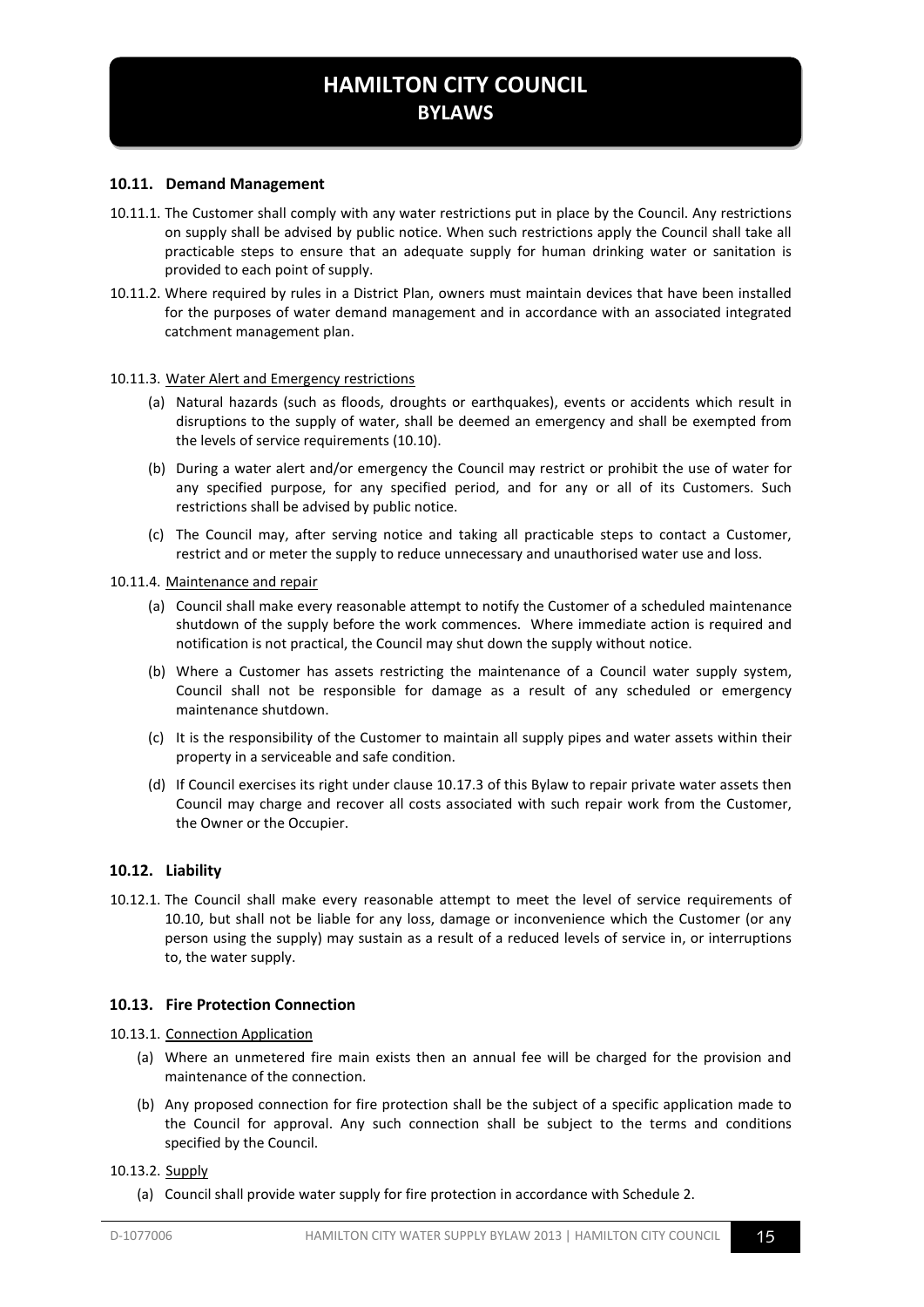(b) Where a Customer requires a specific flow and pressure for internal fire systems, this shall be provided by the Customer within their own system.

#### <span id="page-15-1"></span>10.13.3. Design

(a) It shall be the Customer's responsibility to ascertain and monitor whether the on demand supply provided for fire protection purposes is adequate for the intended purpose. Access to the mains for testing purposes, in order to determine the adequateness of the supply, will require the prior written approval of the Council.

#### 10.13.4. Fire protection connection metering

- (a) Where the supply of water to any premises is metered the Council may allow the supply of water for the purposes of firefighting to be made in a manner which bypasses the meter, provided that:
	- i. The drawing of water is possible only in connection with the sounding of an automatic fire alarm or the automatic notification of the fire brigade; or
	- ii. A Council approved backflow device has been fitted on the meter bypass.
- (b) Any unmetered connection provided to supply water to a fire protection system shall not be used for any purpose other than firefighting and testing of the fire protection system unless the fire protection system is installed in accordance with NZS 4517.
- (c) Where a fire connection has been installed or located so that it is likely or possible that water may be drawn from it by any person for purposes other than firefighting, the Council shall require the supply to be metered and have the appropriate backflow prevention device at the Customer's expense.
- 10.13.5. Fire Hose Reels
	- (a) Where the supply of water to any premises is metered, fire hose reels shall be connected only to the metered supply, not to the fire protection connection. The water supply to fire hose reels shall comply with the requirements of NZS 4503 and have the appropriate backflow prevention device.
- 10.13.6. Charges

Water used for the purpose of extinguishing fires shall be supplied free of charge. Where the fire protection connection is metered and water has been used for firefighting purposes, upon request, the Council shall estimate the quantity of water so used, and credit to the Customer's account an amount based on such an estimate.

10.13.7. Ongoing Testing and Monitoring

Customers intending to test fire protection systems in a manner that requires a draw-off of more than 1 cubic metre of water shall obtain the approval of the Council prior to commencement of testing. The quantity of water used for routine flushing and flow testing may be assessed and charged for by the Council.

#### <span id="page-15-0"></span>**10.14. Backflow Prevention**

- 10.14.1. Backflow prevention is for the purpose of protecting the Council's public reticulated water supply.
- 10.14.2. All connections within Hamilton City shall comply with Compliance Document for New Zealand Building Code Clause G12 – Water Supplies- to assess compliance for backflow protection.
- <span id="page-15-2"></span>10.14.3. Customer Responsibility
	- (a) It is the Customer's responsibility under the Health Act 1956 and the Building Act 2004 to take all necessary measures on the Customer's side of the point of supply based on the level of risk or type of activity being carried out on the property to prevent water or any other substances from flowing back into the Council water supply system.
	- (b) Where a water supply is used by multiple users (e.g. a block of shops) the property owner and/or body corporate is responsible for ensuring the appropriate Backflow prevention device is in place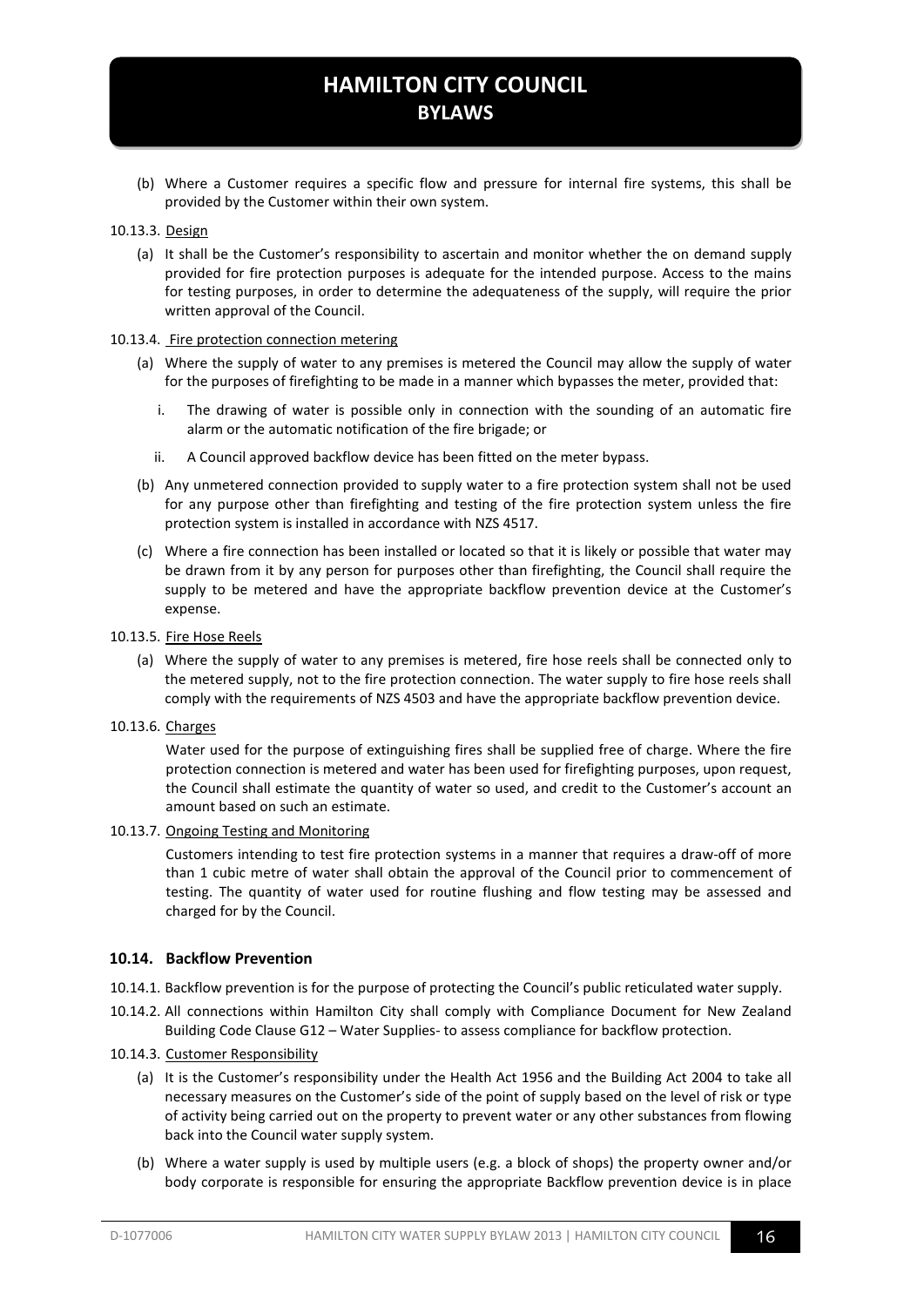and is approved by Council. The Customer shall provide to Council, on request, any information about any activities carried out on their premises which may contribute to the risk of backflow.

- (c) The Customer shall notify the Council in writing if a change of use or a change of activity occurs that changes the risk of backflow. Council may require a reassessment of the risk of backflow at the premises at the Customer's cost.
- (d) Any Customer with a restricted water supply shall ensure that an approved backflow prevention device is in place and maintained at all times. Any Customer shall ensure that every pipe supplying water to a premise not covered by the Building Act 2004, e.g. to a water trough for animals or for horticultural water supplies, shall be fitted with approved backflow prevention devices and comply with the relevant sections of the Health (Drinking Water) Amendment Act 2007.
- (e) Ordinary and Extraordinary supply to premises that incorporate systems on the premise that elevate their risk, for example – sewer pump stations, septic tanks, submerged irrigation systems and alternative water supplies shall require a Council approved Backflow prevention device.

#### 10.14.4. Back Flow Risk Assessment

- (a) Any property that is deemed to require backflow prevention is required to have a risk assessment and a risk category assigned by Council. Risk categories shall be aligned to the hazard classification of the Building Act 2004. The Customer shall have containment at the boundary appropriate to their level of risk as determined by a Council approved backflow surveyor. Boundary containment device selection, design and installation must be approved by Council.
- (b) No backflow device shall be bypassed unless the bypass is also fitted with a backflow device appropriate for the same hazard rating and approved by Council.
- (c) All premises containing backflow protection must be resurveyed at a minimum of 5 yearly intervals by a Council approved backflow surveyor to confirm the risk profile has not changed. Backflow resurveying shall be at the Customer's expense.
- (d) Council may install a backflow protection device at the boundary of any premises that the Council considers to be a backflow risk to the Council water supply. The cost of installing and maintaining such a device will be recovered by the Council from the Customer where the device is installed.

#### 10.14.5. Backflow protection device maintenance and testing

- (a) All backflow devices and registered air gaps shall be included in the property's compliance schedule and be maintained, fully functional and tested annually. The provision, installation, maintenance per manufacturer's recommendation and testing of devices by a Council approved Independently Qualified Person will be at the property owners' expense.
- (b) Backflow prevention device shall be installed on the Customer's property and as close as practicable to the boundary ensuring no other connection can be installed upstream.
- (c) Fire protection systems that include appropriate backflow prevention measures are not required to have additional backflow prevention, except in cases where the system is supplied by a nonpotable source, storage tank, or fire pump that operates at a pressure in excess of Council's normal operating pressure.
- (d) Private Fire hydrants shall have appropriate devices fitted to prevent backflow.

#### 10.14.6. Unmanaged risk

(a) Notwithstanding clause [10.14.3](#page-15-2) Council (consistent with the Health (Drinking Water) Amendment Act 2007) shall fit a backflow prevention device on the Council side of the point of supply where the Customer cannot demonstrate that the risk of backflow is adequately managed. The cost of installing, maintaining and testing such a device may be recovered by the Council from the owner of the property where the device is installed.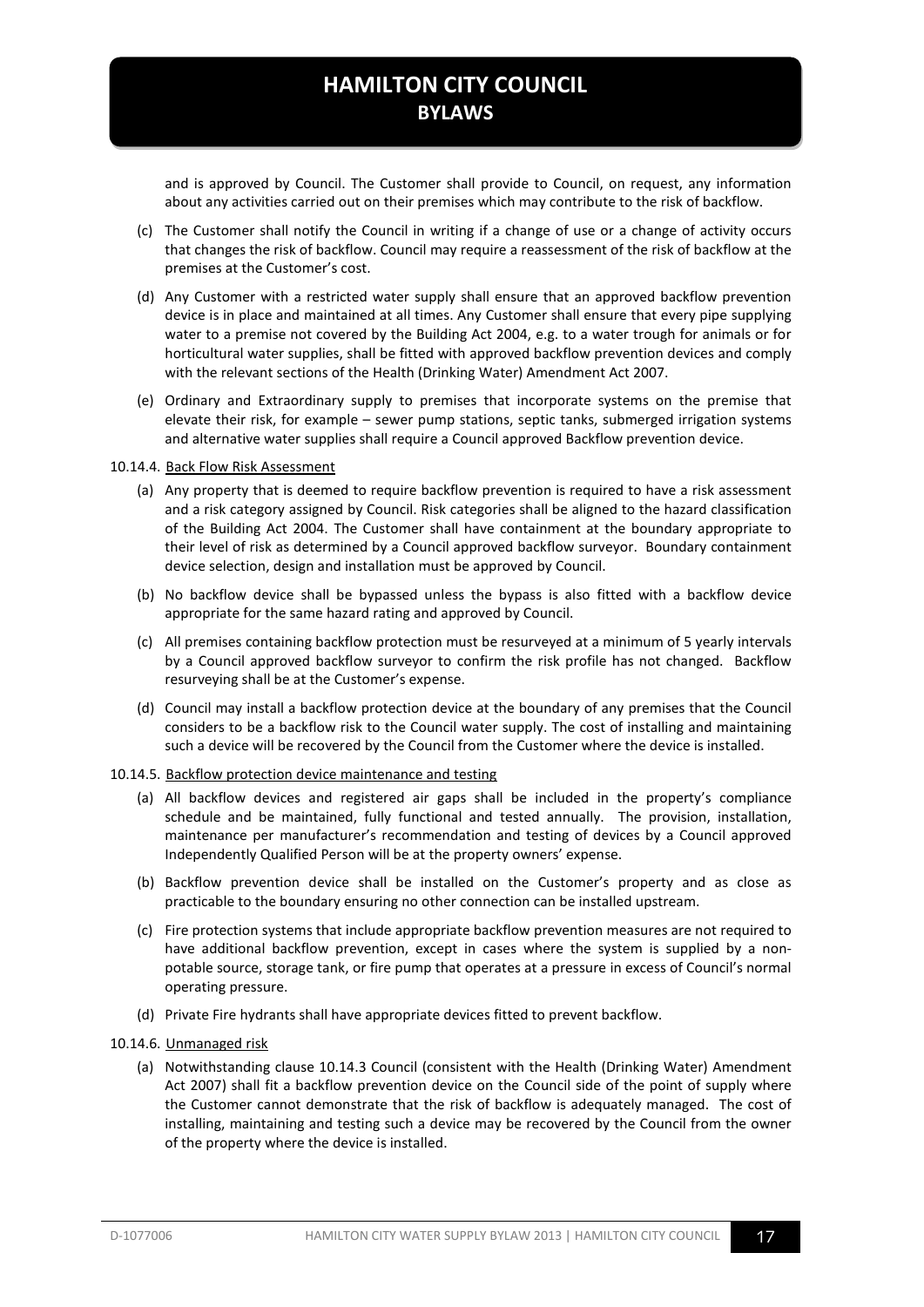#### <span id="page-17-0"></span>**10.15. Council equipment and inspection**

#### 10.15.1. Care of water supply system

(a) The Customer shall not damage any part of the water supply system. The Council reserves the right to recover the cost of such damage from the owner or occupier of the property receiving the supply, or both, including reinstatement and any contamination remediation from the responsible person(s), party or owner.

#### 10.15.2. Inspection

(a) Subject to the provisions of the Local Government Act 2002, the Customer shall allow the Council, with or without equipment, access to any part of the premises for the purposes of determining compliance with this Bylaw.

#### <span id="page-17-1"></span>**10.16. Plumbing system**

- (a) The Customer's plumbing system shall be designed, installed and maintained, both in its component parts and its entirety, to ensure it complies with the Building Act 2004 and the New Zealand Building Code and is compatible with the water supply service as listed in Schedule 2.
- (b) Quick-closing valves, pumps, hydraulically driven equipment or any other equipment which may cause pressure surges or fluctuations to be transmitted within the water supply system, or compromise the ability of the Council to maintain its stated levels of service, shall not be used on any piping beyond the point of supply. In special circumstances such equipment may be approved by the Council.

#### <span id="page-17-2"></span>**10.17. Prevention of water loss and wastage**

#### 10.17.1. Customers, Owners and Occupiers shall not:

- (a) Allow water to run to waste from any pipe, tap, or other fitting.
- (b) Allow leaks to continue unchecked or unrepaired, or allow the unattended operation of hoses.
- (c) Allow the condition of the plumbing and connections within any premises to deteriorate to the point where leakage or wastage occurs or contamination of water supply occurs or is likely to occur.
- 10.17.2. Customer, Owner and Occupier shall be jointly and severally liable for any costs associated with the repair of any Council asset resulting from an unrepaired water leak from a premise.
- <span id="page-17-4"></span>10.17.3. Where a Customer, Owner or Occupier ignores advice from the Council to repair an on-going leak, the Council may repair the leak and charge all associated costs to the Customer, Owner or Occupier.
- 10.17.4. The Council provides water for consumptive use, not as an energy source.
- 10.17.5. The Customer shall not use water or water pressure directly from the supply, for driving lifts, machinery, educators, generators, or any other similar device, unless specifically approved by the Council.
- 10.17.6. The Customer shall not use water for a single pass cooling system or to dilute trade waste prior to disposal, unless specifically approved.

#### <span id="page-17-3"></span>**10.18. Payment**

- 10.18.1. The Customer shall be liable to pay for the supply of water and related services
- 10.18.2. The Council may recover all unpaid water charges in respect of the supply of water as prescribed in the Local Government (Rating) Act 2002 from the owner of a premises, the occupier of a premises, or both.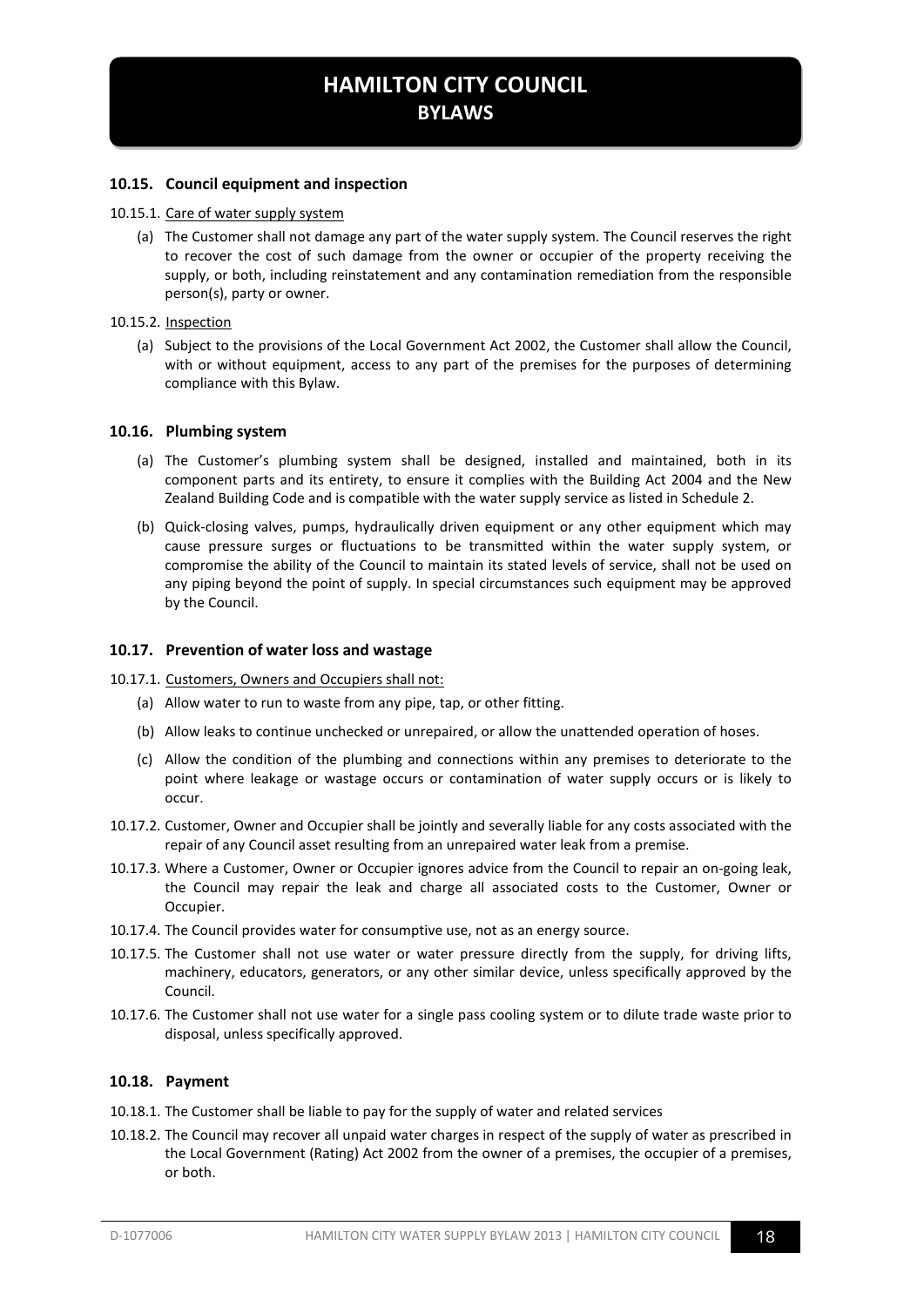#### <span id="page-18-0"></span>**10.19. Transfer of rights and responsibilities**

- 10.19.1. The Customer shall not transfer to any other party the rights and responsibilities set out in this Bylaw.
- 10.19.2. A supply pipe shall serve only one on site Customer, and shall not be extended by a hose or any other pipe beyond that Customer's premises.
- 10.19.3. In particular, and not in limitation of the above, any water which the Customer draws from the Council supply shall not be provided to any other party without prior approval of the Council.
- 10.19.4. Individual Customer agreements shall not be transferred unless approval by a Council Authorised officer has been obtained in writing.

#### <span id="page-18-1"></span>**10.20. Change of ownership**

- 10.20.1. Upon receipt of notification of a change of ownership of premises the Council will record the new owner as being the Customer at that premises. Where premises are metered the outgoing Customer shall give the Council two (2) working day's notice to arrange a final meter reading.
- 10.20.2. The owner of the premises at the time of the consumption is responsible for any water charges.
- 10.20.3. The Council reserves the right to reassess the conditions of supply when a change of ownership occurs.

#### <span id="page-18-2"></span>**10.21. Disconnection at the Customer's request**

10.21.1. The Customer shall give three (3) working day's notice in writing to the Authorised Officer of the requirement for disconnection of the supply. Disconnection shall be at the Customer's cost.

#### <span id="page-18-3"></span>**11. BREACHES**

- 11.1.1. Every person breaches this Bylaw and commits and offence who:
	- (a) Does, permits, or allows anything to be done, which is contrary to this Bylaw or any part of it; or
	- (b) Fails to do or perform any act, or thing, that he or she is required to do by this Bylaw, within the time and in the manner required by this Bylaw or any part of it; or
	- (c) Commits any other breaches of the terms and conditions of this Bylaw; or
	- (d) Does anything which this Bylaw prohibits; or
	- (e) Fails to comply with any notice given to him or her under this Bylaw or any part of it or any condition that is part of any notice granted by the Council; or
	- (f) Obstructs or hinders any Council officer or other Council appointed person in performing any duty or in exercising any power under this Bylaw;
	- (g) Tampers with their connection or any restrictor, or draws water from a connection or restrictor that has been tampered with;
	- (h) Tampers or interferes with Council equipment or water supply system either directly or indirectly;
	- (i) Accesses and withdraws water from a fire hydrant without prior approval from Council;
	- (j) Accesses the water supply system without Council's approval; and
	- (k) Provides an incorrect application for supply which fundamentally affects the conditions of supply.
- 11.1.2. In the event of a breach of any provision of this bylaw, the Council shall serve notice on the Customer advising the nature of the breach, the steps to be taken, and required timeframe to remedy the breach to the satisfaction of the Council beyond timeframe indicated. If the Customer persists with the breach the Council reserves the right to: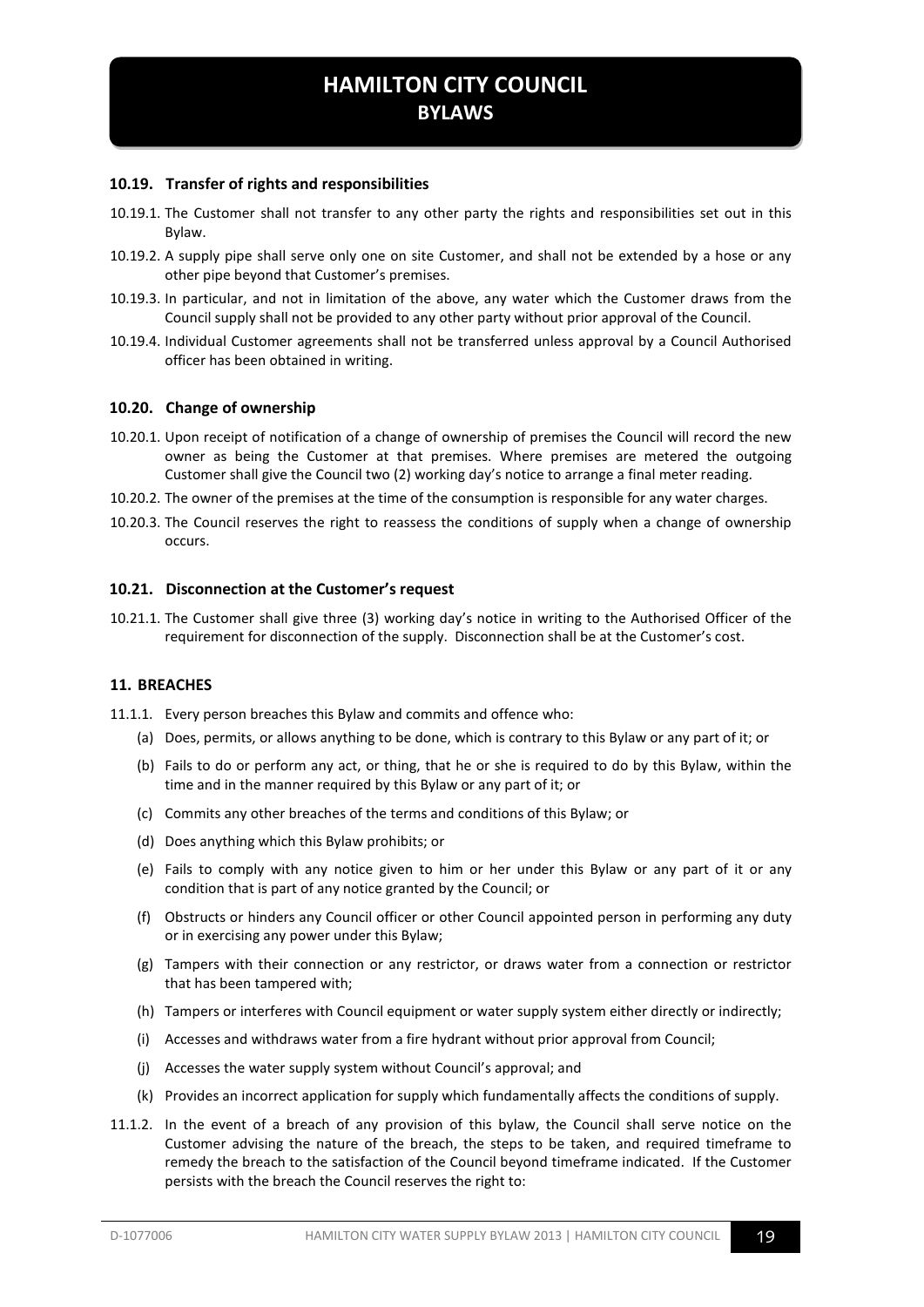- (a) Reduce the flow rate of water to the Customer without notice. Reinstatement of full supply shall be re-established only after the Customer completes payment of the appropriate fee and remedy of the breach to the satisfaction of the Council.
- (b) Install a water meter. The Customer will also be charged for the ongoing supply of water as per Council's fees and charges for water supply as determined by Council from time to time. .
- (c) For extra ordinary supply disconnect the water supply for all purposes other than domestic water use.
- (d) If the breach is such that the Council is required to disconnect the supply for health or safety reasons, disconnection may occur immediately and without further notice to the Customer.

#### <span id="page-19-0"></span>**12. OFFENCES AND PENALTIES**

- 12.1.1. A person who fails to comply with the requirements of this Bylaw commits a breach of this Bylaw and is liable to a penalty under the Local Government Act 2002.
- 12.1.2. Pursuant to section 242 of the Local Government Act 2002 a person who is convicted of an offence against this bylaw is liable to a fine not exceeding \$20,000.
- 12.1.3. A person who fails to comply with the requirements of this Bylaw in relation to a high level water alert and/or emergency is in breach of clause [10.11](#page-14-0) of this Bylaw and is liable on conviction under section 66 of the Health Act 1956 to a fine not exceeding \$500.00 and, in the case of a continuing offence, to a further fine not exceeding \$50.00 for every day on which the offence has continued.

#### <span id="page-19-1"></span>**13. SCHEDULES**

a) The following schedules can be amended through a Council resolution.

#### **Schedule 1: Examples showing Single/Manifold Connection Schedule 2: Table 1 Compatibility Features**

This bylaw was made pursuant to a resolution passed by the Hamilton City Council on (date) after completion of special consultative procedure under section 86 of the Local Government Act 2002.

Councillor:

Councillor:

Chief Executive: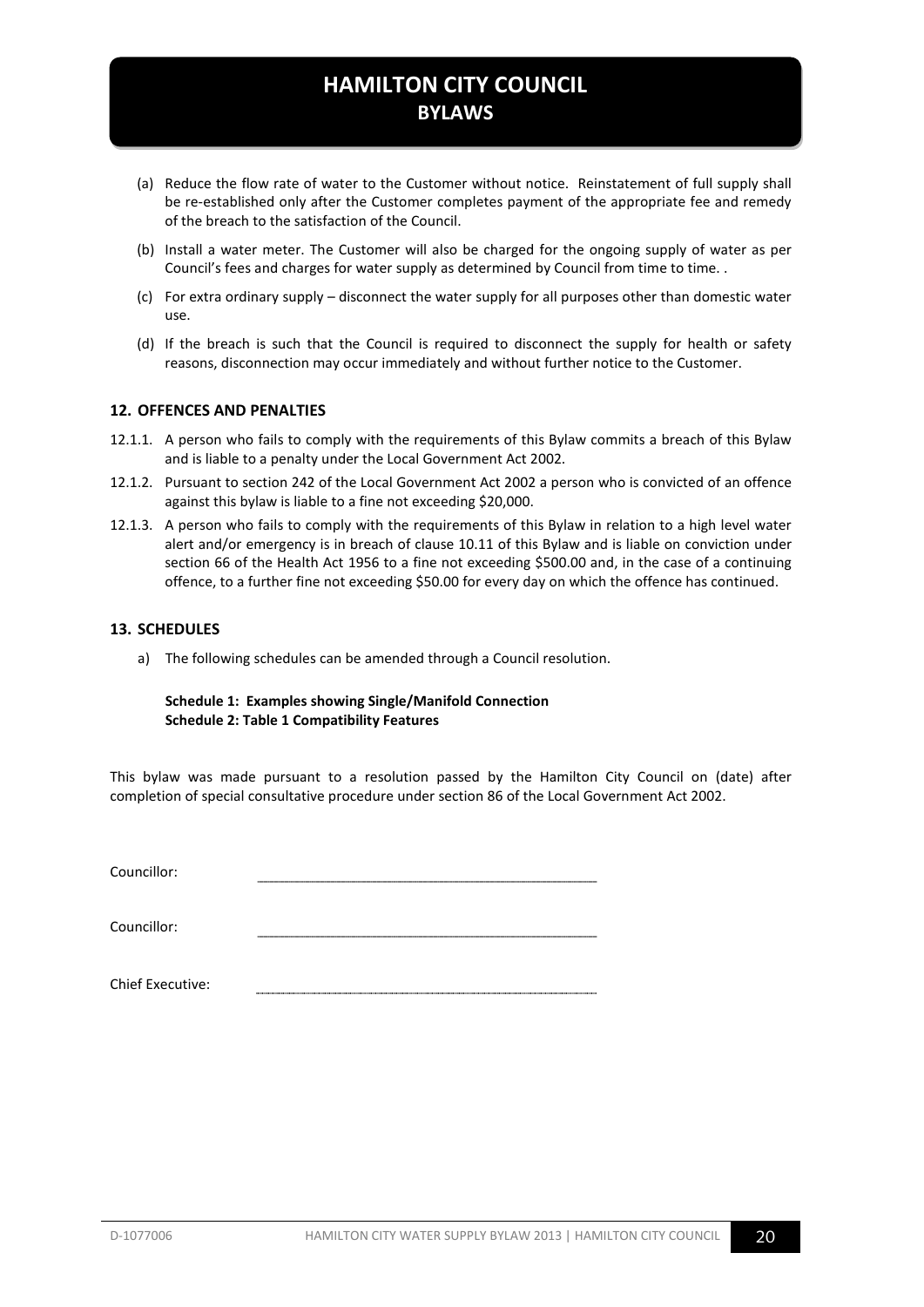#### <span id="page-20-0"></span>**13.1. SCHEDULE 1: Examples showing Single/Manifold Connection**

#### **Example 1: Single property with street frontage**

| Typical Cases Only. Property/Dwellings indicative only. Not to Scale. |  |                                             |  |  |          |  |              |                       |       |
|-----------------------------------------------------------------------|--|---------------------------------------------|--|--|----------|--|--------------|-----------------------|-------|
|                                                                       |  | HCC Ownership ----------- Private Ownership |  |  | Manifold |  | F Flow Meter | $\blacktriangleright$ | Valve |

Single Property, Single Connection

## Property **Boundaries** Supply Pipe Point of Supply at Boundary φ Main Service Pipe Manifold



# Fire Supply Points of Supply at Boundary 自

Main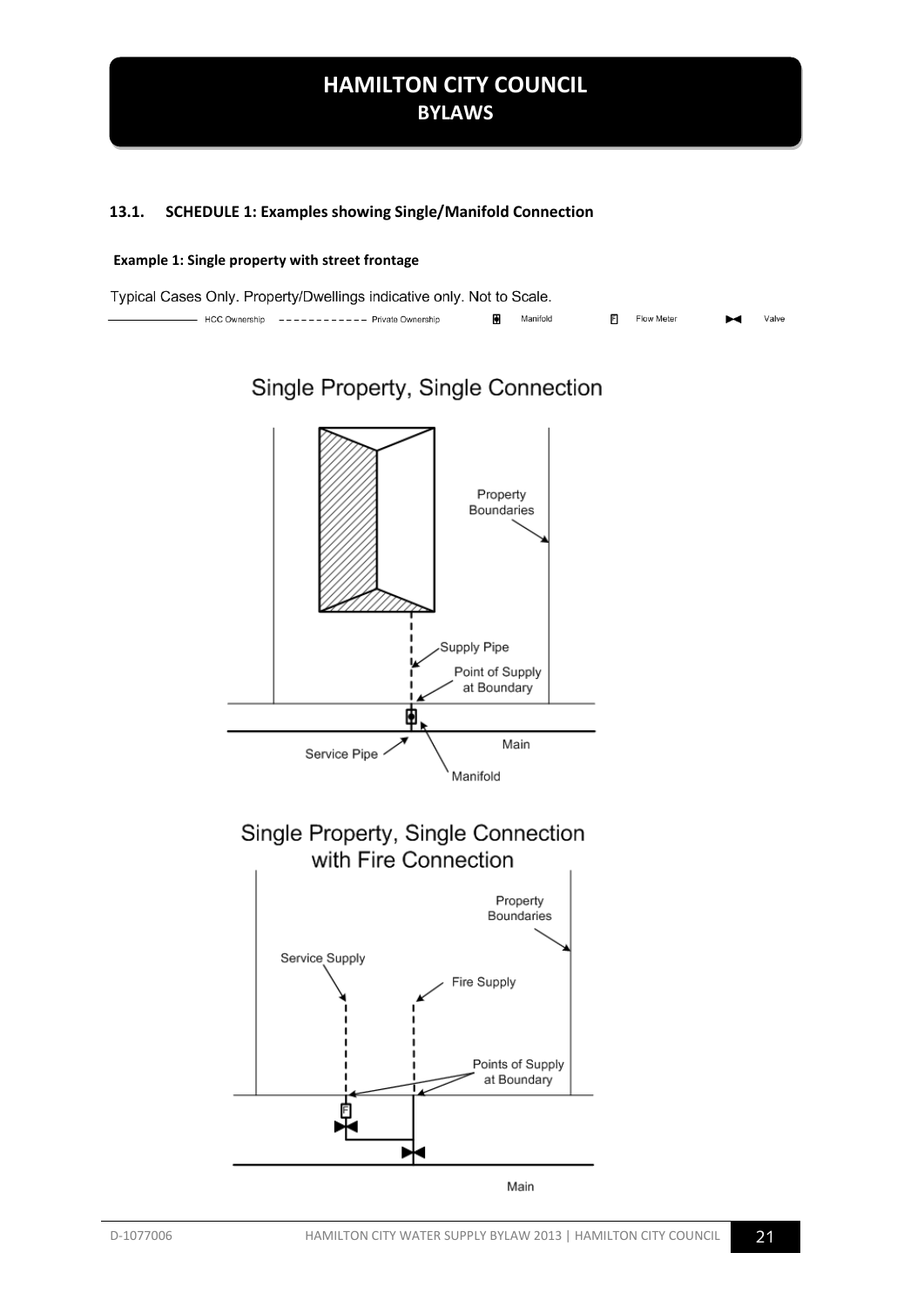#### **Example 2: Servicing up to 4 Customers**

2 to 4 Customers - Manifold Connection

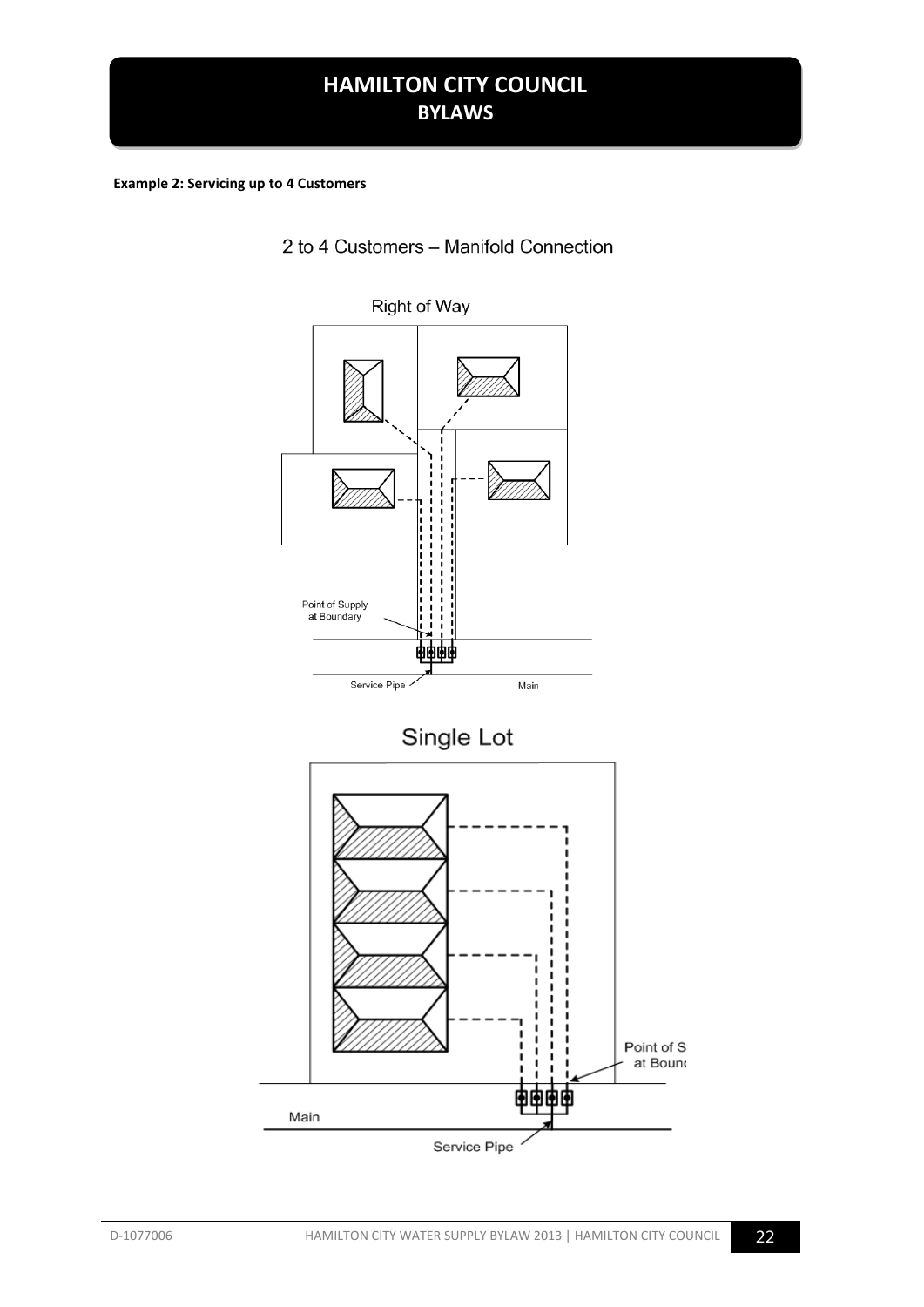**Example 3: Serving 5 or more Customers** 



Single Lot